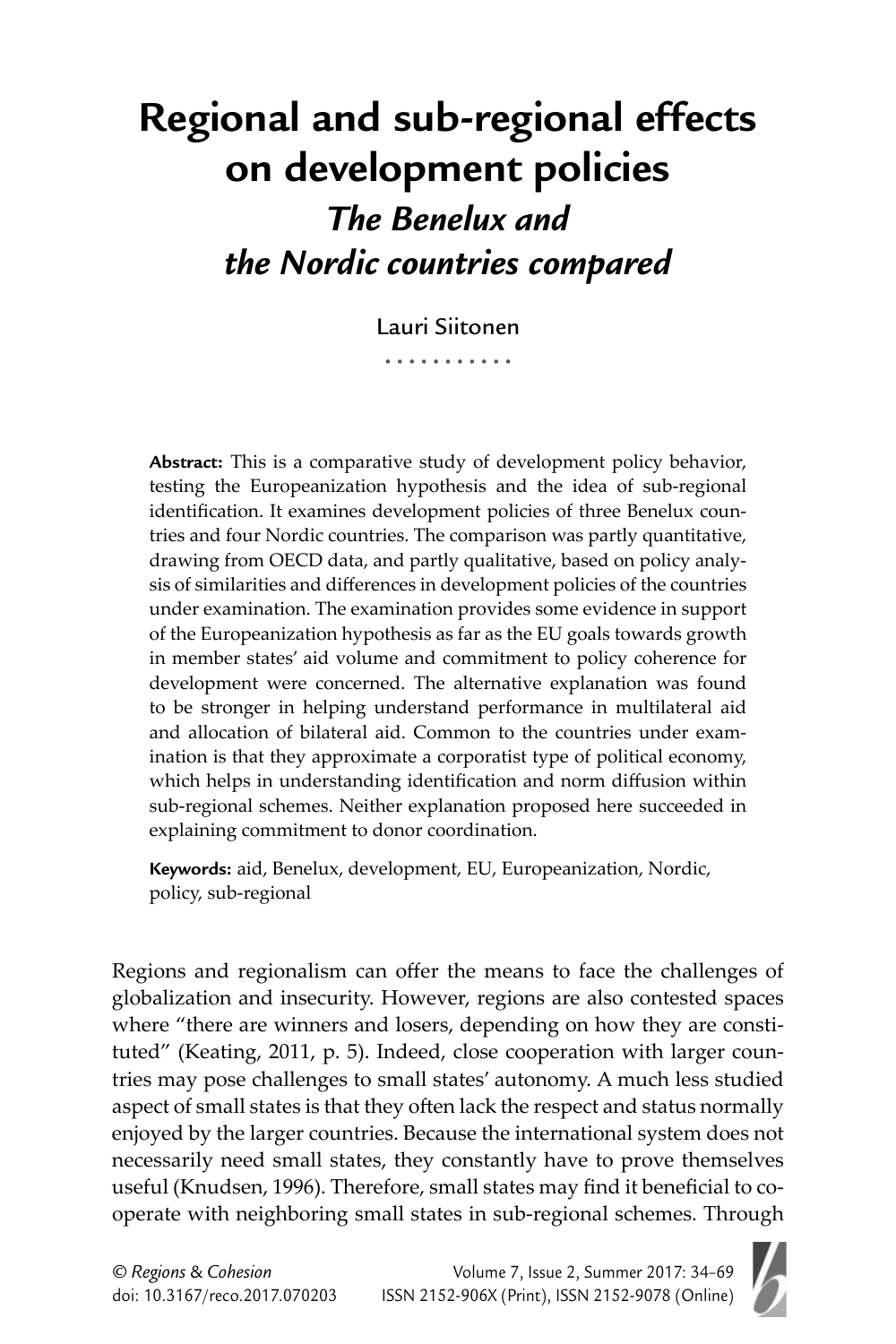cooperation with other small states, it can be possible for these countries to achieve more important international reputations, respect and status than what they could have received individually.

European small states have rich experiences of sub-regional cooperation, thus making a virtue of the necessity caused by their smallness (Cottey, 2009[\).](#page-22-0)<sup>1</sup> They have developed several sub-regional cooperation schemes, such as the Baltic countries (Estonia, Latvia and Lithuania) and the Visegrad group (Czech Republic, Hungary, Poland and Slovakia). So far, however, two older and more institutionalized sub-regional schemes have proven to be more successful: the Benelux group (Belgium, Luxembourg and the Netherlands) and the Nordic group (Denmark, Finland, Iceland, Norway and Sweden[\).](#page-22-0) 2

The Benelux and Nordic countries include the five best performing donors of development aid (Luxembourg, the Netherlands and the three Scandinavian countries<sup>3</sup>) as well as two relatively well-performing ones (Belgium and Finland). Finland, Norway and Sweden lead the 2015 Commitment to Development list of world's 27 richest countries, with Norway as the sixth and the Netherlands as the seventh (CGDev, 2015). There are also many similarities between these small, Northwestern European countries. Their sub-regional institutions, the Benelux Union and the Nordic Council do not, however, act in the issue area of development cooperation but focus their international activities on cooperation with similar regional organizations mainly in Europe. Nevertheless, the argument could be made that continued mutual cooperation molds small states' role perceptions and thereby also their foreign policies, including development policies. Indeed, the Nordic countries cooperated in the 1960s with common Nordic development projects in east Africa, and by the 1970s, the Scandinavian countries followed one another in achieving the international aid target. Similarly, the suggestion is that Luxembourg and, to a certain extent, Belgium have eventually learned from the Dutch performance. Then again, a competing argument could be built on the hypothesis that, in the long run, the overall European trends will make development policies more similar, thus diminishing the sub-regional differences. Perhaps other dividing lines will also grow in importance, such as northern Europe vis-à-vis southern Europe (Carbone, 2007); or the socalled old member states (EU-15) vis-à-vis new member states.

This article will add to the existing literature on European Union (EU) studies and development studies by testing the strengths of Europeanization and sub-regional identification in explaining development policies. It is also linked with the recent debates on European identities (Council of Europe 2013–2014) and on development policies (Sumner, 2010; Whitfield, 2009). The article proceeds as follows: I will first shortly present the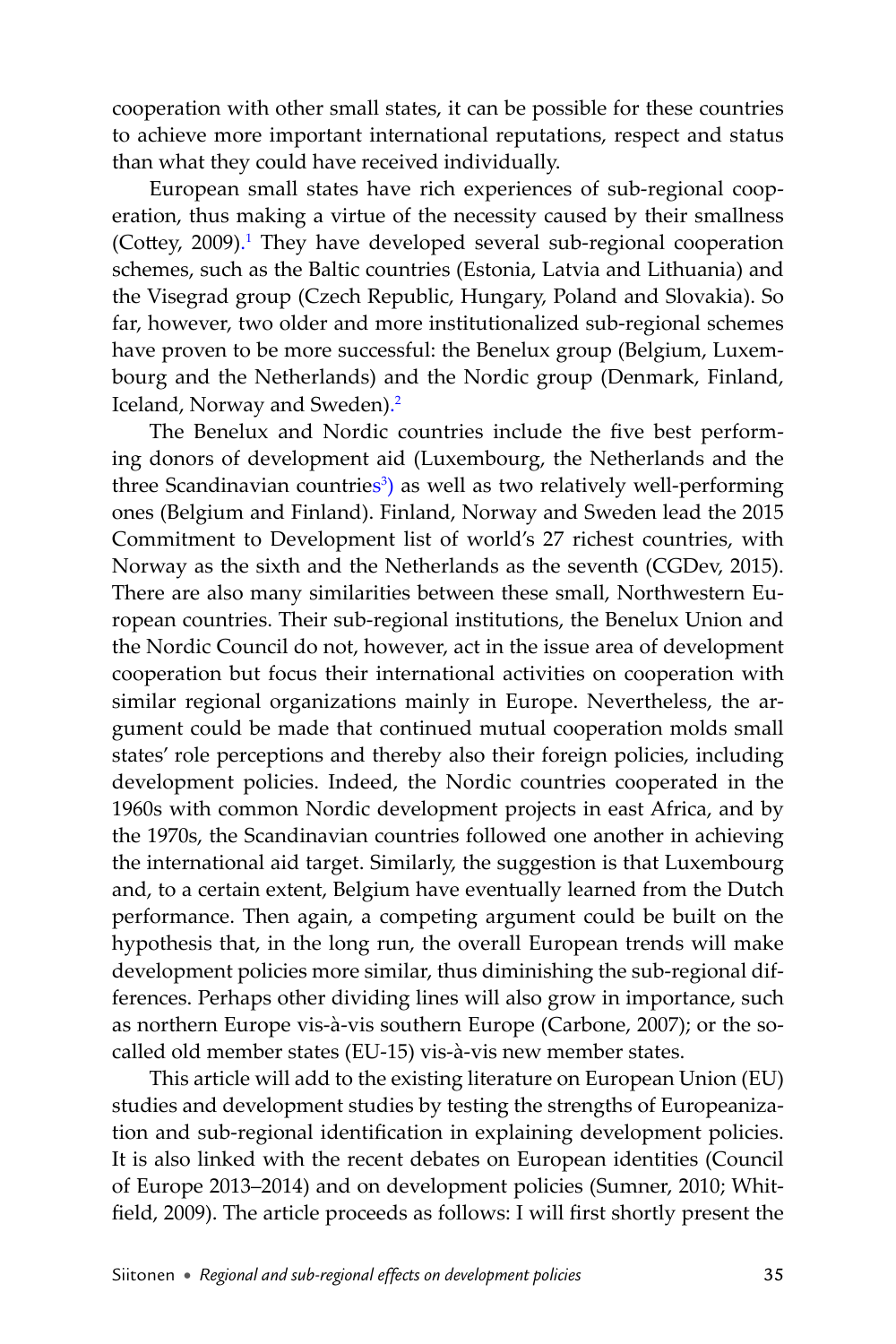two sub-regional schemes, the Benelux Union and the Nordic Council, as background information. Thereafter, I will elaborate the two explanation strategies and the methods of the analysis. In the subsequent section, the underlying assumptions of the two explanation strategies will be tested by using comparative method and quantitative data from the Organization for Economic Cooperation and Development (OECD) on development policy behavior over the 2000–2015 period. Finally, I will analyze similarities among and differences between the Benelux and Nordic countries' development policies by means of qualitative policy analysis. The analysis draws on policy documents of the countries concerned and other relevant literature. The analysis shows that whereas Europeanization explains certain member states' commitment to aid volume growth and to policy coherence for development (PCD), sub-regional identification provided a better explanation to multilateralism and the allocation of bilateral aid. In the conclusion of this article, I will argue that not only does norm diffusion takes place through the major international institutions, but subregional identification might also mold states' role perceptions and policies.

## **Two sub-regional schemes**

Several common features unite the Benelux (also known as Low Countries) and the Nordic countries (the Nordics). First, they all are relatively small, northwestern European countries, geopolitically situated between two larger countries; France and Germany (Benelux) or Germany and Russia (Nordics). Second, countries in both groups share similar cultural, historical and linguistic elements and are increasingly interdependent. Third, both groups have voluntarily established a "security community" (Deutsch 1957) where intra-state war has become unthinkabl[e.](#page-22-0) <sup>4</sup> Finally, the countries under examination are known for their successful economic development and well-developed democracies. They also have relatively low corruption (or high trust) and low economic inequality (or fairness) (see Table 1 in Appendix). High trust and fairness, in turn, explain why people in the Nordic and Benelux countries are more likely to perceive economic pro-environmental instruments as effective (Harring, 2014).

Both sub-regional frameworks have played the role of a model, though in very different ways. In relation with the EU, the Benelux Union presents itself as a forerunner of and "testing-ground" for the European integration (Eyck, 1954, p[. 65;](#page-31-0) Maes & Verdun 2005, p. 6). Today the Benelux scheme is put forward to the Baltic group and the Visegrad group as a model of sub-regional scheme within the EU. In fact, Benelux is the only sub-regional organization recognized by the EU.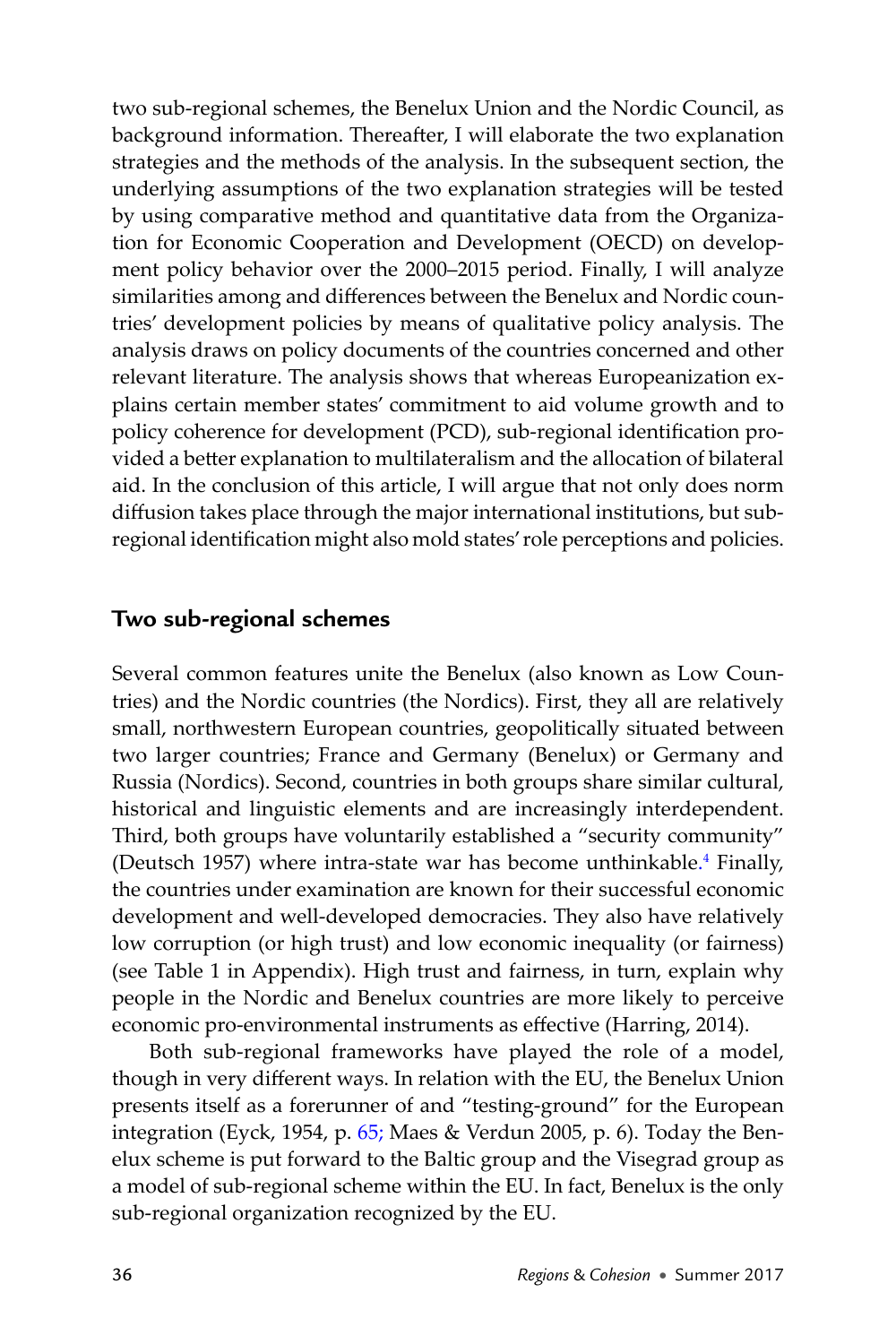Whereas Benelux positions itself within the mainstream of the European integration, the Nordic countries have traditionally branded themselves as an alternative movement and exceptional case (Browning, 2007; Mouritzen, 1995; Waever, 1992). The Nordic brand has been established as an alternative in different ways: first, as peaceful bridge-builder versus the Cold War setup; second, as a model of international solidarity and bridge-builder versus the North–South divide; and third, as egalitarian societies versus capitalist neo-liberalism and state socialism. Ingebritsen (2002, p. 13) has shown that the Nordic countries have acted as "norm entrepreneurs" in various issue areas important to them, including development aid. At first, the Nordic countries' relationship with the EU remained more distant, not only because of their different branding but also because of various geographical, historical, cultural, and political reasons. Denmark, however, joined the European community already within the first wave of enlargements, in 1973, together with Ireland and the United Kingdom (UK). Finland and Sweden acceded to the EU only within the third wave, in 1995, together with Austria. The Norwegians have twice rejected the membership and thus remain outside of the EU. Iceland is no longer a member candidate of the EU. However, as members of the European Free Trade Association (EFTA), European Economic Area (EEA) and the Schengen area, Iceland and Norway are indirectly influenced by the Europeanization.

## *The Benelux Union*

Cooperation between the Low Countries started during World War II, when their governments in exile decided on intergovernmental cooperation. The Benelux Customs Union (*l'Union douanière Benelux*) was established in 1944 and became operational in 1948. Ten years later, the Treaty of Benelux Economic Union (*l'Union économique Benelux*) was signed, and that union became operational in 1960. A new Treaty of Benelux was signed in 2008, and the organization was renamed the Benelux Union (*l'Union Benelux*). The treaty entered into force in January 2012. Thereafter sub-regional cooperation focused on three themes: internal markets and economic union, sustainable development, and justice and internal affairs. The Benelux institutions include the Benelux Committee of Ministers, Council, Parliament, and the Court of Justice.

The Low Countries were first united in the Congress of Vienna (1815), where the Austrian Low Lands (Belgium and Luxembourg) were given to the Netherlands. By the 1830s, Belgium and Luxembourg became independent and were guaranteed a neutral status by the great powers. However, their neutrality did not prevent Germany from occupying them in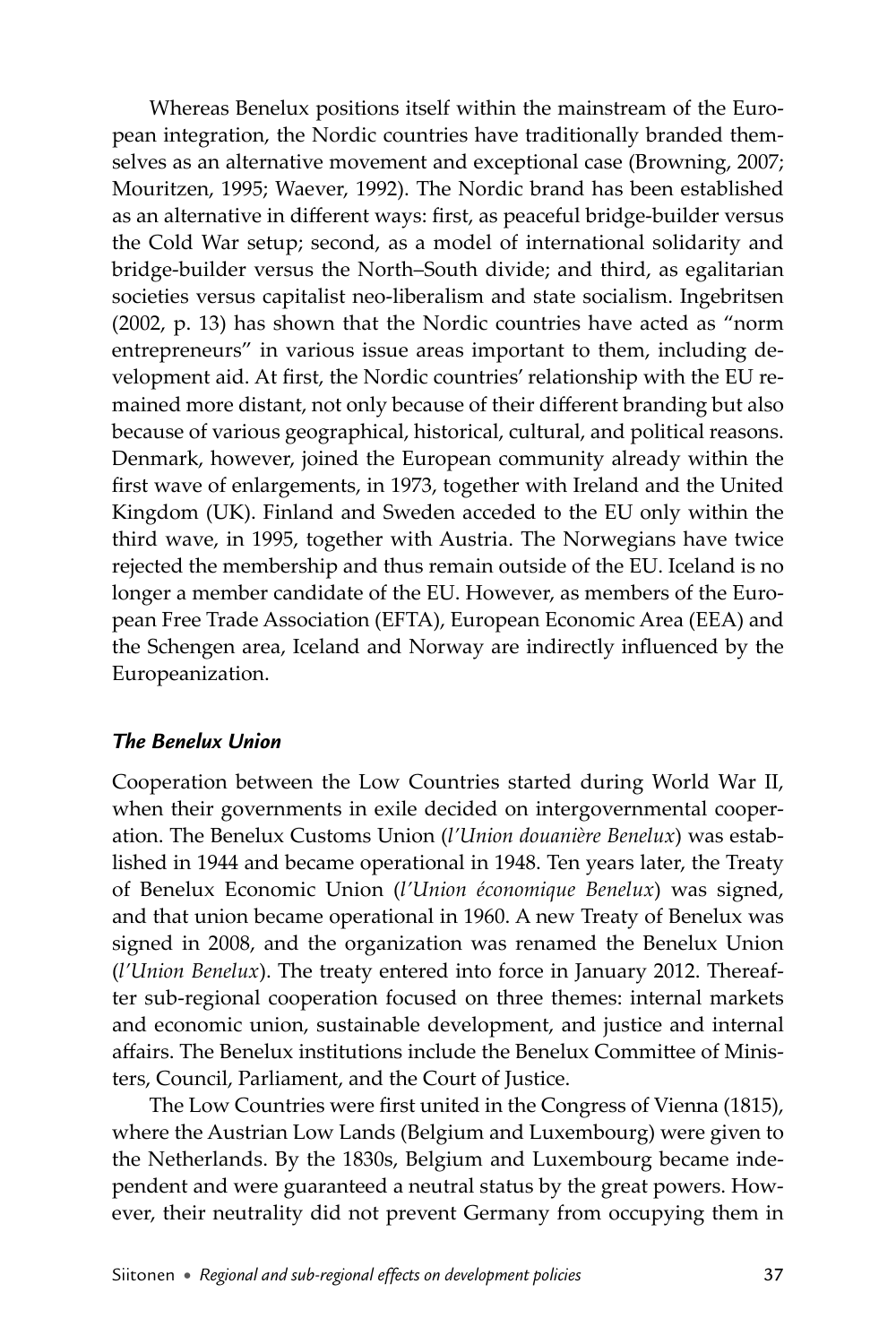World War I and subsequently all Low Countries during World War II. Thereafter neutrality had lost its popularity, and the Benelux countries joined the North Atlantic Treaty Organization (NATO) and the EU as original members. Collectively, the Benelux countries have the same number of votes in the European Council as any of the big four (France, Germany, Italy, and the UK) (Frentz, 2010, p. 134).

In addition to their common experiences as small states caught between France and Germany, social and cultural ties unite the Benelux countries. Yet, they are very different in size; Belgium (11.3 million), Luxembourg (0.6 million) and the Netherlands (17 million) together have 29 million people, divided very unequally between the three countries. The structure of the economies also differs, with Luxembourg exporting mainly services and Belgium and the Netherlands both services and industrial goods (Benelux, 2001, p. 17). Except for the very wealthy Luxembourg (gross national income [GNI]/capita at \$77,000), Belgium (\$44,360) and the Netherlands (\$48,940) are closer to the OECD countries' average national wealth (GNI/capita at \$40,241). [5](#page-22-0)

After a crisis in the early 1950s, the heyday of cooperation in this framework was in the 1950s and 1960s (Eyck, 1954; Rood, 2010, p. 126). Overall, Benelux economic integration process has developed well, whereas political cooperation has progressed less far (Lepszy & Woyke, 1985, pp. 213–216). Trausch (2005) has explained the problem with the Dutch reluctance to cooperate with the smaller partners because the Netherlands would rather portray itself as a large EU member state. However, the Low Countries are increasingly integrated, and they regularly cooperate both trough the Benelux institutions and bilaterally.

## *The Nordic Council*

The Nordic Council is the Nordic parliamentary cooperation forum. It was established in 1952 by Denmark, Iceland, Norway and Sweden. Finland joined only in 1955 when its post–war international status was stabilized. The Nordic Council of Ministers was established in 1971 for intergovernmental cooperation. Both institutions are guided by the Helsinki Treaty (1962), which has been subsequently amended several times. Following the re-independence of the Baltic countries in the early 1990s, their membership of the Nordic Council was discussed but rejected. However, the Nordic countries cooperate closely with the Baltic countries within the Nordic–Baltic Eight (NB8) community. Nordic international cooperation focuses on three areas: the Baltic Sea region (together with the Baltic States and Russia), Belarus (together with the EU) and the Arctic region (together with Canada) (Nordic Council of Ministers, 2011, p. 15).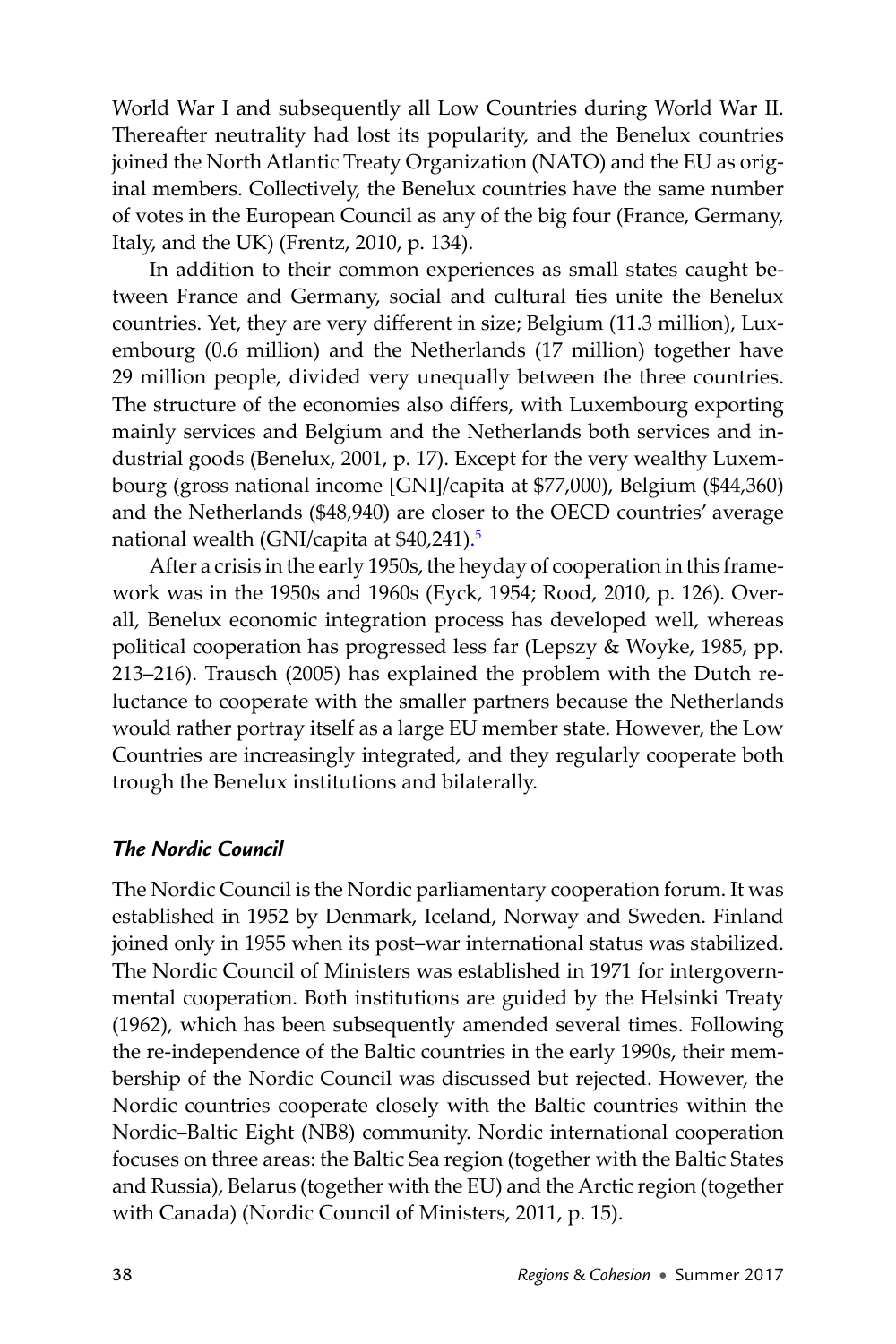From 1397 to 1521, the Nordic kingdoms were united under the Kalmar Union. Thereafter the Nordic region was divided between Denmark (including Iceland and Norway) and Sweden (including Finland). Cooperation between Nordic civil society organizations dates back to the nineteenth century. In 1875, Denmark and Sweden created a Scandinavian monetary union, which lasted until World War I. Norway became independent in 1905, Finland in 1917 and Iceland in 1944. After World War II, there were attempts to create a Nordic defense union (1949) or an economic union (1970), but they did not materialize. In comparison with the Benelux, the Nordic area is a mosaic: Denmark, Iceland, and Norway joined NATO while Sweden and Finland remain non-allied. Iceland and Norway are members of the EFTA but not the EU; Denmark, Finland and Sweden have joined the EU, but only Finland is a euro-zone country. At the United Nations (UN), however, the five Nordic countries are known as an active group with a common view on most issues.

Except for Iceland (around 0.3 million) and Sweden (9.8 million), the other Nordic countries are of rather same size: Denmark (5.7 million), Finland (5.5 million) and Norway (5.2 million)—altogether 26.5 million inhabitants. Industrializing relatively late, the Nordic economies have recently undergone rapid structural changes, with the growing service sector and technology intensive industries becoming lead sectors. Except for the oil-wealthy Norway (GNI/capita at \$65,152), the Nordic countries are close to the OECD average national wealth—Finland (\$42,622) somewhat lower than Denmark (\$50,635) and Sweden (\$50,282). Despite their differences regarding the European integration process, the Nordic economies are increasingly integrated.

The Nordic cooperation has seen its ups and downs. The sudden end of the Cold War left the Nordic community to seek a new identity (Mouritzen, 1995; Waever, 1992). Over the past decades, "Nordic co-operation has remained in the shadow of other forms of international cooperation" (Tiilikainen & Korhonen, 2011, p. 6). Moreover, Browning claims that unified support for the Nordic model has been dissipated and "elements of the Nordic practices and the Nordic model have become Europeanized" (2007, p. [44\)](#page-10-0). Nevertheless, the idea remains popular among the Nordic people, and informal cooperation takes place far beyond the institutional frameworks of Nordic cooperation.

# **Explanation strategies and methods of the analysis**

The conventional realist or power politics theory refers to post–colonial relations as well as donor political and economic interests as the principal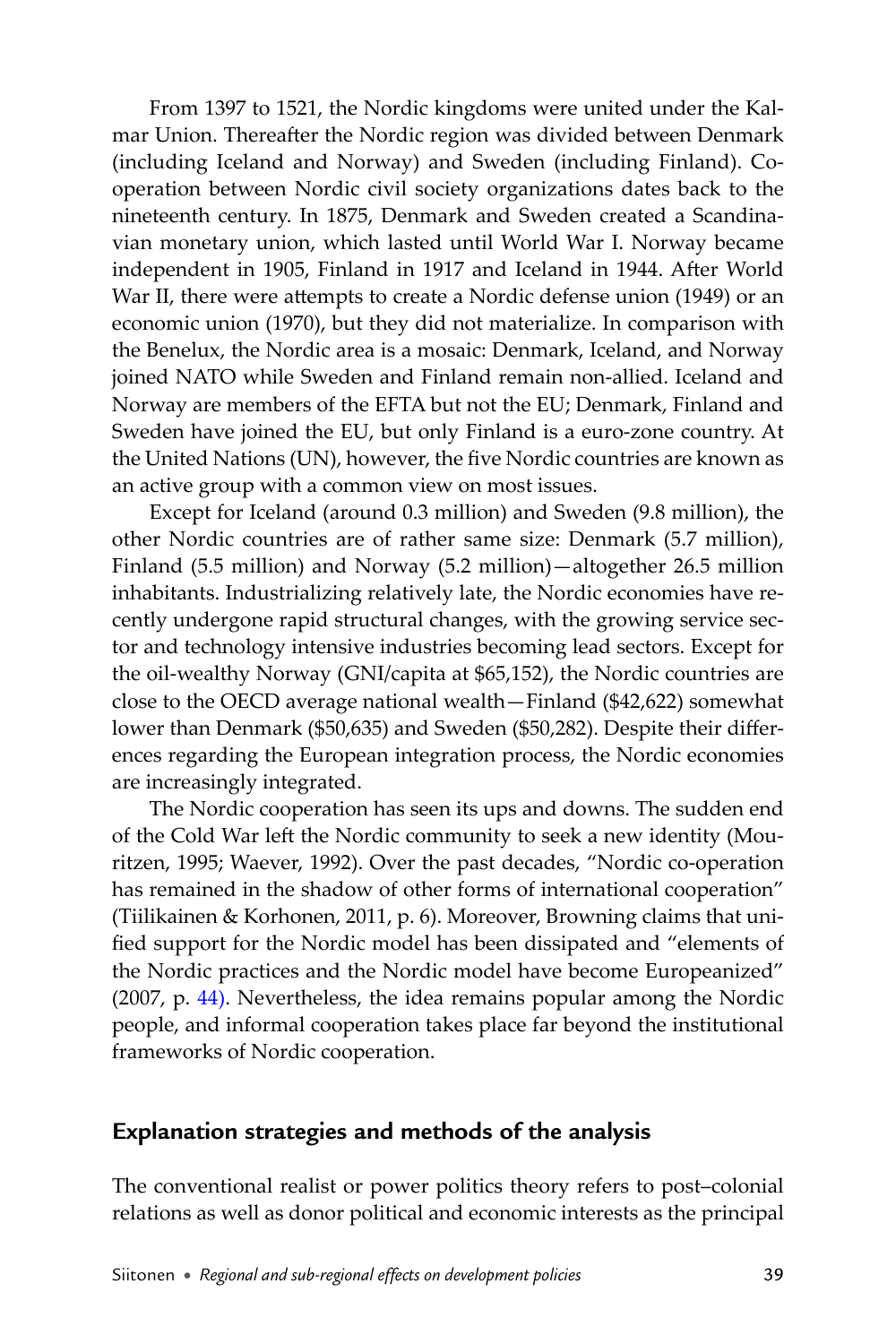explanation of aid policies (Morgenthau 1962). Such a theory also explains rather well the Great Powers' aid policies, particularly during the Cold War era (Adda & Smouts, 1989; Conteh-Morgan, 1990). However, because the systemic role of smaller states is usually different from that of larger states, it is no wonder that their aid policies are guided more by humanitarian motives than by strategic goals (Cassen et al., 1982; Hook, 1995; Schraeder et al., 1998; Stokke, 1989). This is not to claim that commercial or political interests would not play a role in the aid policies of smaller donors, but only to maintain that the grand lines (e.g., decisions on the main recipients of aid) are not informed by strategic concerns in the first place. In fact, quite contrary to the expectation of small states' preoccupation with security concerns, humanitarian motives were found to explain their aid policies irrespective of changing power constellations, both during and after the Cold War period (Hoadley, 1980; Siitonen, 2005). Therefore, we need alternative explanations informed more by constructivist theories than by power politics. To examine the role of regional and sub-regional effects on development policies, I will consider two alternative explanations, labeled here Europeanization and sub-regional identification. Whereas Europeanization has received growing interest, particularly since the late 1980s, sub-regional identification is a new avenue of research in development policy studies.

## *Europeanization of development policies*

While development policy is an original area of EU external affairs, dating back to the Treaty of Rome (1957), it is still an understudied area of European politics (Arts & Dickson, 2004, p. 3; Grimm et al., 2012, p. 9). The EU (2006) presents itself as the largest provider of development aid, the leading trade area for developing countries' exports and the largest provider of humanitarian aid. However, it was only in the Lisbon Treaty (2007) that development policy was officially recognized as an area of EU's external relations, along with the Common Foreign and Security Policy (CFSP) and the Trade Policy. Overall, the European development policy has become more active in the 2000s with two common development policy documents: the European Consensus on Development (2006) and the Agenda for Change (2011). Nevertheless, attempts to "Europeanize" the member states' development policies have remained a challenge for several reasons (Carbone, 2007; Stocchetti, 2011, pp. 4-7).

There are three broad approaches to the study of Europeanization (or EU-ization, in *stricto sensu*): European integration, top-down Euro-peanization and bottom-up Europeanization (Radaelli, 2006, p[. 60,](#page-26-0) cited in Lightfoot, 2010, pp. 330–331). In development policies, the integration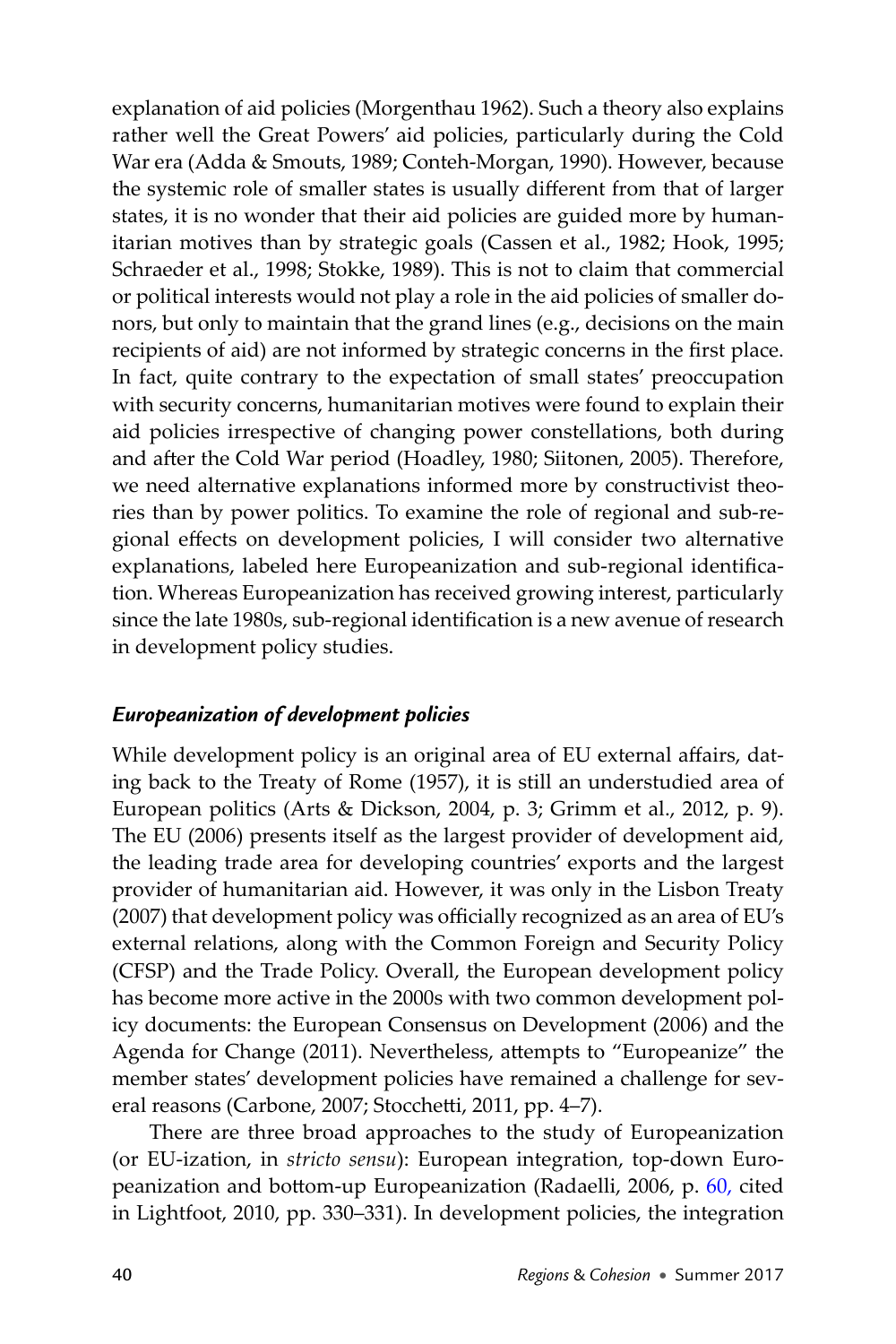process has deeply molded the community development policies, from the early Yaoundé Convention (1964–1975) focusing mainly on French Africa, to the multiregional Lomé Convention (1976–1999), to the current universal pyramid of regional arrangements (Bartels, 2007; Hurt, 2003). However, Europeanization of development policies is often understood "mainly to involve the downloading of policies due to the asymmetrical power relationship" (i.e., top-down Europeanization) (Grabbe, 2006, pp. 4–5, cited in Lightfoot, 2010, p. 331). Similarly, the analysis is here limited to top-down Europeanization, or how the EU affects development policies of the countries under examination. Nevertheless, the role of bottom-up Europeanization cannot be wholly ignored. The Nordic countries as well as the Netherlands have been active in placing issues on the EU development agenda, such as gender, sustainable development, and policy coherence, which will make it difficult to make causal claims.

Top-down Europeanization may refer to the effect of substantive policy norms, policy practices and procedural norms (Moumoutzis, 2011, p. 619). The European Community development policy norms, as set in the EU development policy documents, include collective commitment to poverty eradication and sustainable development, where the former refers to the UN declaration of Millennium Development Goals (MDGs) and the latter to "good governance, human rights and political, economic, social and environmental aspects" (EU, 2006, p. 2). Furthermore, the EU is committed to promoting, in all its external relations, common values such as peace, democracy, gender equality, solidarity and justice, as well as effective multilateralism (EU, 2006, p. 3). Nevertheless, the EU is not the only actor that pursues such norms; among others, the OECD and the United Nations (UN) also pursue similar values (King, 2016). Therefore, the EU is not the only plausible source of policy change of this type. It is only so in the context of Europeanization, or when "considered appropriate within the EU context" (Moumoutzis, 2011, p. 620). A good example of the latter is the EU adopted timetable for member states' aid level to be attained by 2015, which was a particularly successful policy initiative of the European Commission (Carbone, 2007). Europeanization is at work always when this timetable is referred to.

The Community development policy practices refer to policy instruments, such as trade and regional integration, development aid, humanitarian assistance, conflict prevention and peace-building. Whereas trade and integration policies belong to Community competence, aid and conflict prevention remain areas of shared competence. Thus, the member states remain sovereign over their own development policies that are not conditioned by *acquis communautaire*. EU policy practices in aid policy might, however, have an impact on the choice of aid recipients among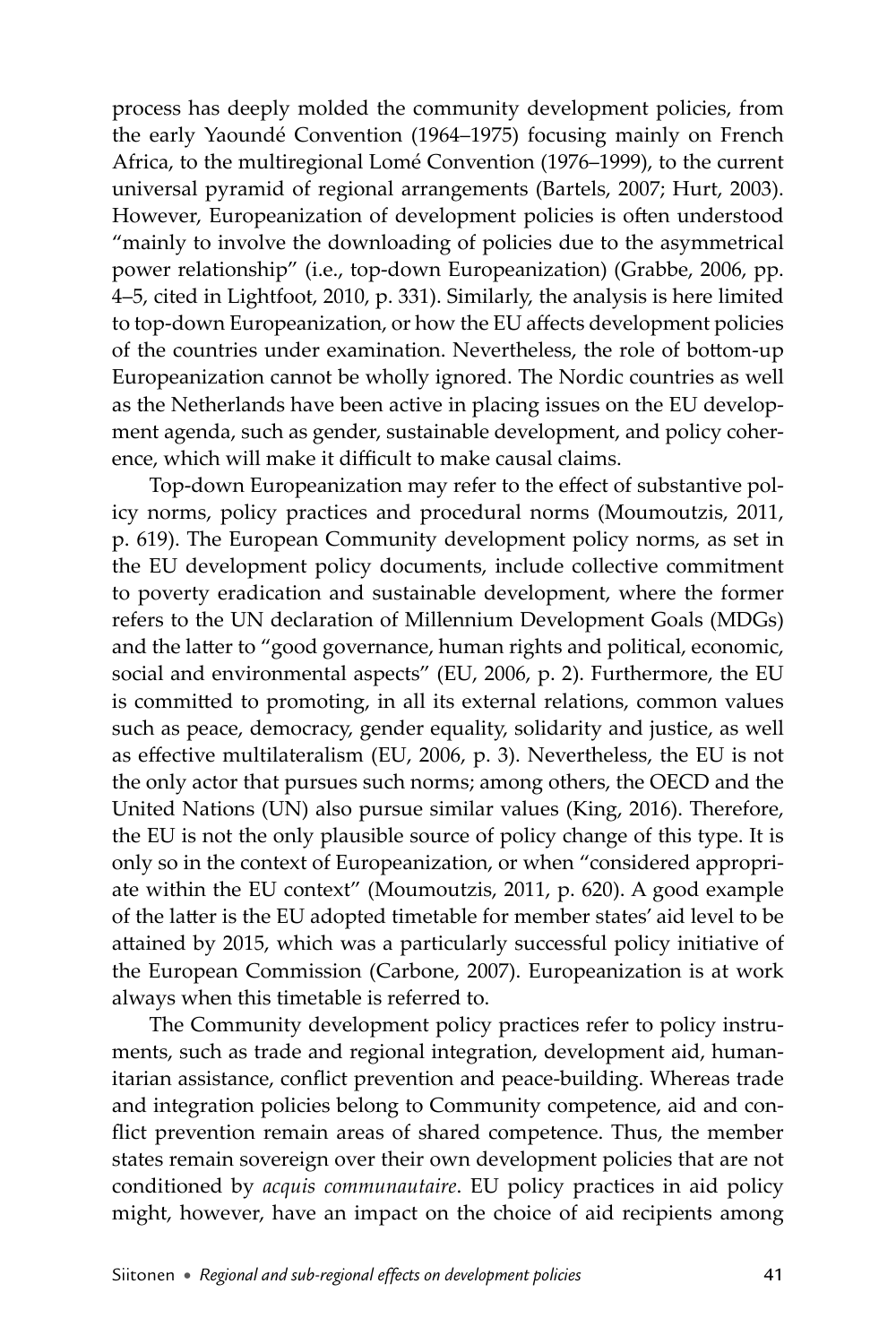<span id="page-8-0"></span>those countries considered by the EU to be "appropriate": prioritizing the least developed countries (LDCs) and other low-income countries (LICs), particularly in Sub-Saharan Africa. [6](#page-22-0) Similarly, the "logic of appropriateness" works by excluding non-democratic countries, such as Byelorussia and Zimbabwe, from the list of primary partners. [7](#page-22-0) A policy practice that recently has gained much attention is the EU commitment to advance PCD (Carbone & Keijzer 2016; EU, 2011, p. 11). PCD refers to policy areas that affect the situation of developing countries, from agriculture and fisheries to transport and energy. Then again, the EU is not the only development policy actor that promotes PCD in development policies (Siitonen, 2016; Verschaeve et al., 2016). Thus, EU policy practices can be seen to work in the context of Europeanization only when they are "considered appropriate within the EU context" (Moumoutzis, 2011, p. 620).

Finally, the procedural Community development policy norms are prescriptions for processes within and actions between the member states (and indirectly also member candidates). Procedural norms prescribing the relations between the member states include donor coordination and complementarity as well as harmonization in and alignment with recipient countries, including concentration of aid activities in each recipient country on a maximum of three sectors. The overall aim is to contribute to increasing aid effectiveness (EU, 2006, p. 6; EU, 2011, pp. 1–2). Once again, the EU is not the only actor that pursues such policies, but the OECD also pursues policies increasing development effectiveness, including harmonization and alignment. Europeanization comes into play only when explicitly referred to coordination with and complementarity between the EU.

## *Sub-regional identifi cation*

Since the 1980s, the dilemma of domestic governance in small countries has received larger attention. Faced by constant economic change and growing interdependence, the elites in industrialized small states need to choose economic and social policies that prevent the costs of change from causing political eruptions. Contrary to the general belief that liberalism and interventionism in the domestic policies are incompatible, small states in Europe have successfully responded to economic change with flexible policies of adjustment, specialization and generous domestic compensations (Katzenstein, 1985). Generous social expenditures, in turn, cause large governments. The argument could be made that, to compensate for economic adjustments, small states tend to opt for generous welfare state and large governments, which in turn explain relatively high aid levels, too.

In fact, qualitative studies have suggested that differences in domestic welfare policies explain the variation in the levels of aid (Lumsdaine,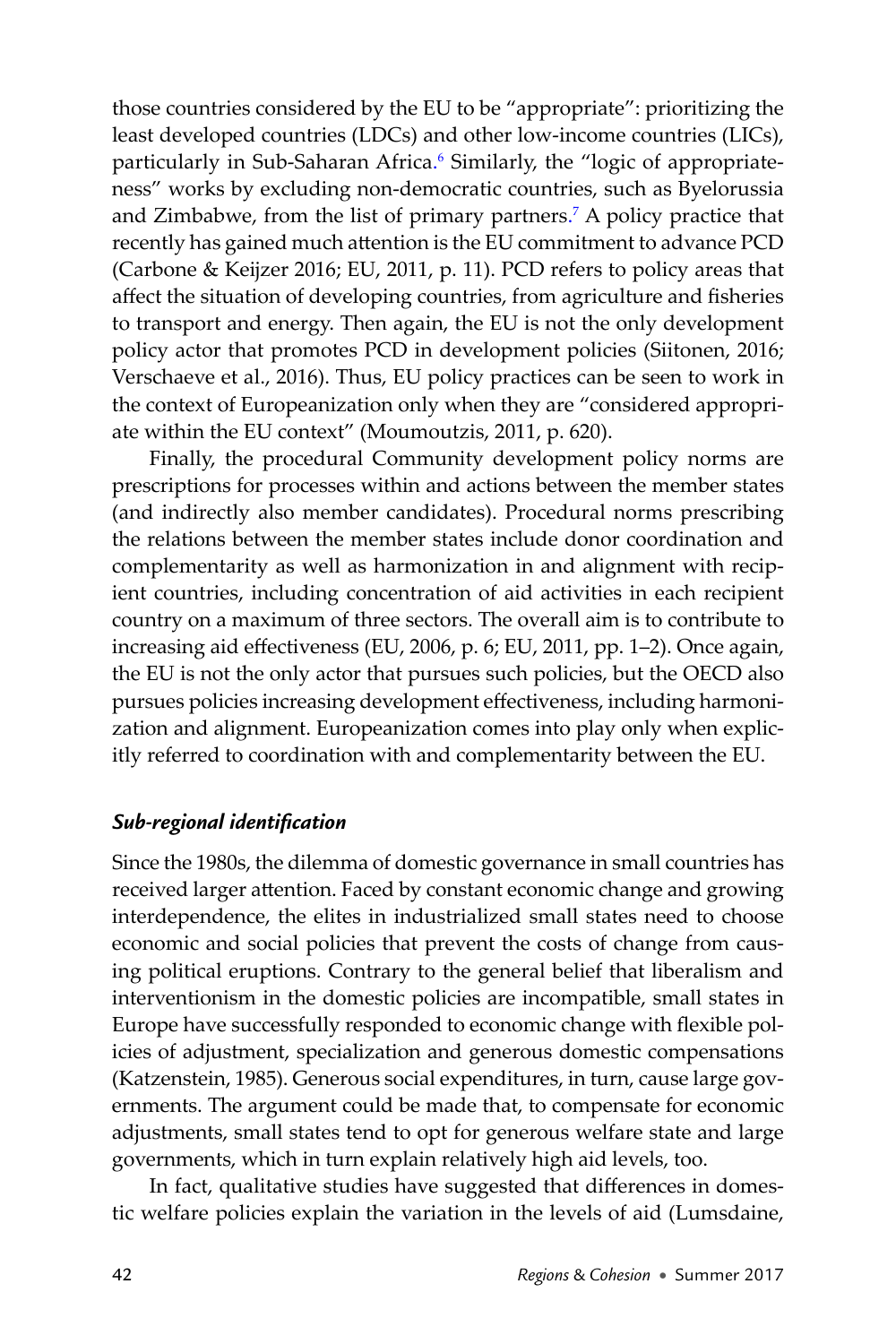1993; Stokke, 1989). Using a more rigorous approach, Noël and Thérien (1995) tested the hypothesis with comparative data on DAC donor states. Drawing from Esping-Andersen's (1990) institutional theory of welfare state, Noël and Thérien clustered the DAC donors into three types of industrial capitalism (liberal, conservative, and socialist) and managed to explain fairly well the variation in the aid volumes. With only a few exceptions, the index score for the socialist attribute of social policy (and the corresponding relatively large size of government) corresponded with aid volume performance from 1971 to 1989. Then again, following the overall trend toward liberalization in industrial economies and the related diversification of welfare state models since the 1980s, the types of industrial capitalism have evolved over the past three decades to the extent that the explanation may need further specifications.

Meanwhile the "varieties of capitalism" literature has contributed with a more dynamic analysis of the types of industrial capitalism (Kornelakis, 2011). Uwe Becker (2009, p. 15) comes up with a new typology of capitalisms, conceptualized as "open system-like configurations." Factors of openness refer not only to the obvious open territorial borders and the international division of labor but also to epistemological and ontological factors, such as diversity and lack of determinability within capitalisms (Becker, 2009, pp. 31–34). Openness leads to hybridization of cases, thus making any typology difficult to sustain. Therefore, Becker makes the important Weberian distinction between empirically given political economies, which are hybrids and may change, and the fixed ideal-typical varieties of capitalism. Drawing from the earlier "varieties of capitalism" literature, he then proposes four ideal types of capitalism to which countries may only approximate: the liberal model, corporatism, statism and meso-communitarianism (Becker, 2009, pp. [57](#page-23-0)[–59\)](#page-25-0).<sup>8</sup> Except for the last type, to which only Japan and South Korea approximate, the other types coincide with historically grown constellations of democratic governance: competitive, consensual, and statist (Becker, 2009, pp. 92–94). For the purposes of this study, it suffices to concentrate on two ideal types: the liberal/ competitive and the corporatist/consensual type. Countries most approximating the statist ideal type, such as France, Italy and Spain, differ much more from the countries under consideration here, and therefore remain less relevant as a reference group for this study. The remaining two ideal types of capitalism are defined as follows:

In the *liberal ideal type of capitalism*, the market governs almost every aspect of the economy and the room for state intervention is very limited. Unions and employers' associations are weak, and the capital-labor relation is largely individualized and adversarial.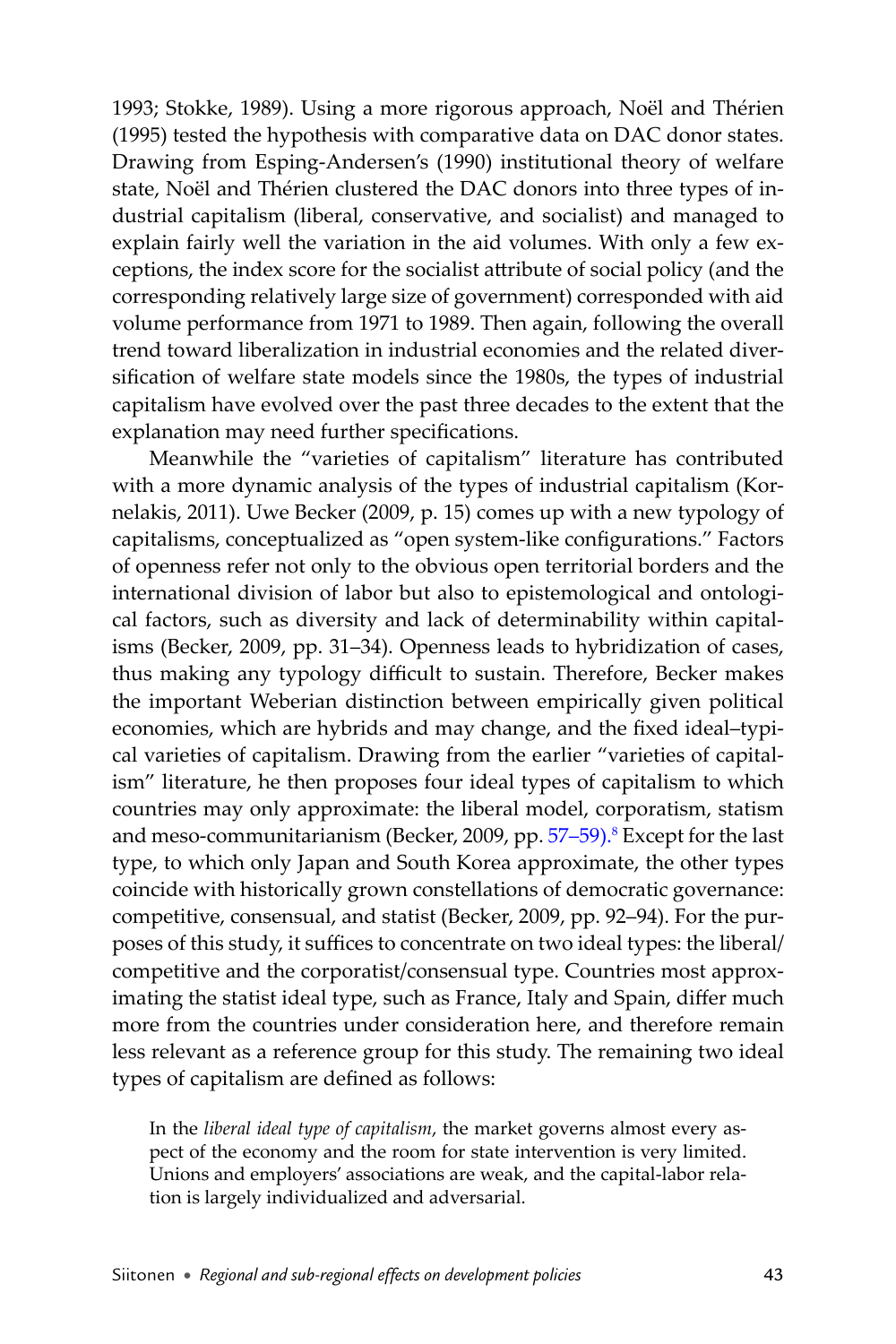<span id="page-10-0"></span>The corporatist ideal type of capitalism is defined by the capital-labor relationship of institutionalized cooperation. Corporatist regulation partially corrects market regulation. (Becker, 2009, pp[. 58–](#page-24-0)[59\)](#page-25-0)

The development of these two types of democratic capitalism draws from history: In the regions along the shores of the North Sea and post– tribal Danish and Swedish kingdoms, consensual practices have developed due to several reasons. One important factor was that social distances did not grow very huge. Even today, the Nordic countries figure among the most equalitarian countries, followed by the Benelux countries, as far as income distribution is concerned (see belo[w Table 1](#page-28-0) in Appendix). This is an important difference from the historical development of liberal capitalism in the Anglo-Saxon countries that today are less equalitarian than the average OECD country [\(Table 1\)](#page-28-0). Whereas in both types, reformation and its egalitarian principles had a strong impact, governance in the liberal Anglo-Saxon countries developed along the competitive pattern, which is likely to strengthen rather than diminish the social and class differences (Becker, 2009, pp. 92–94). Following this kind of analysis is to take a step away from centrifugal to sub-regional focus, from an institutional approach to one looking at policy processes from within the countries concerned. When looking at the national culture and identity as possible factors of external state behavior, we can make the hypothesis that countries learn from their relevant neighbors with which they mostly identify. "Relevance" means here, in the first place, similarity in type identity, and secondly, similarity in culture and identity. Accordingly, liberal countries tend to learn from other liberal countries in the first place and become even more liberal. National political economies most approximating the liberal ideal type are, "with considerable differences between e.g. the US and New Zealand, those of the Anglo-Saxon countries and, to a somewhat less extent, Ireland" (Becker, 2009, p. [58\)](#page-24-0). Similarly, corporatist states tend to learn from other corporatist states to combine open economies with state interventionism. Political economies most approaching this type are the Nordic and Alpine countries, as well as the Netherlands. Belgium also reveals strong corporatist features (Becker, 2009, p. [59\)](#page-25-0). According to Frentz (2010, pp. 135–136), Luxembourg (which was not included in Becker's analysis), too, can be characterized as corporatist.

Altogether, we have two competing explanation strategies, one emphasizing Europeanization and another similarities and differences in national type identities as the causal force. Both can be based on the constructivist ideas of norm diffusion (Finnemore 1996; Finnemore & Sikkink 1998). The suggestion is that, first, a specific interpretation of domestic values and principles evolves. Second, domestic principles and values are externalized into foreign relations, such as development policies. Third,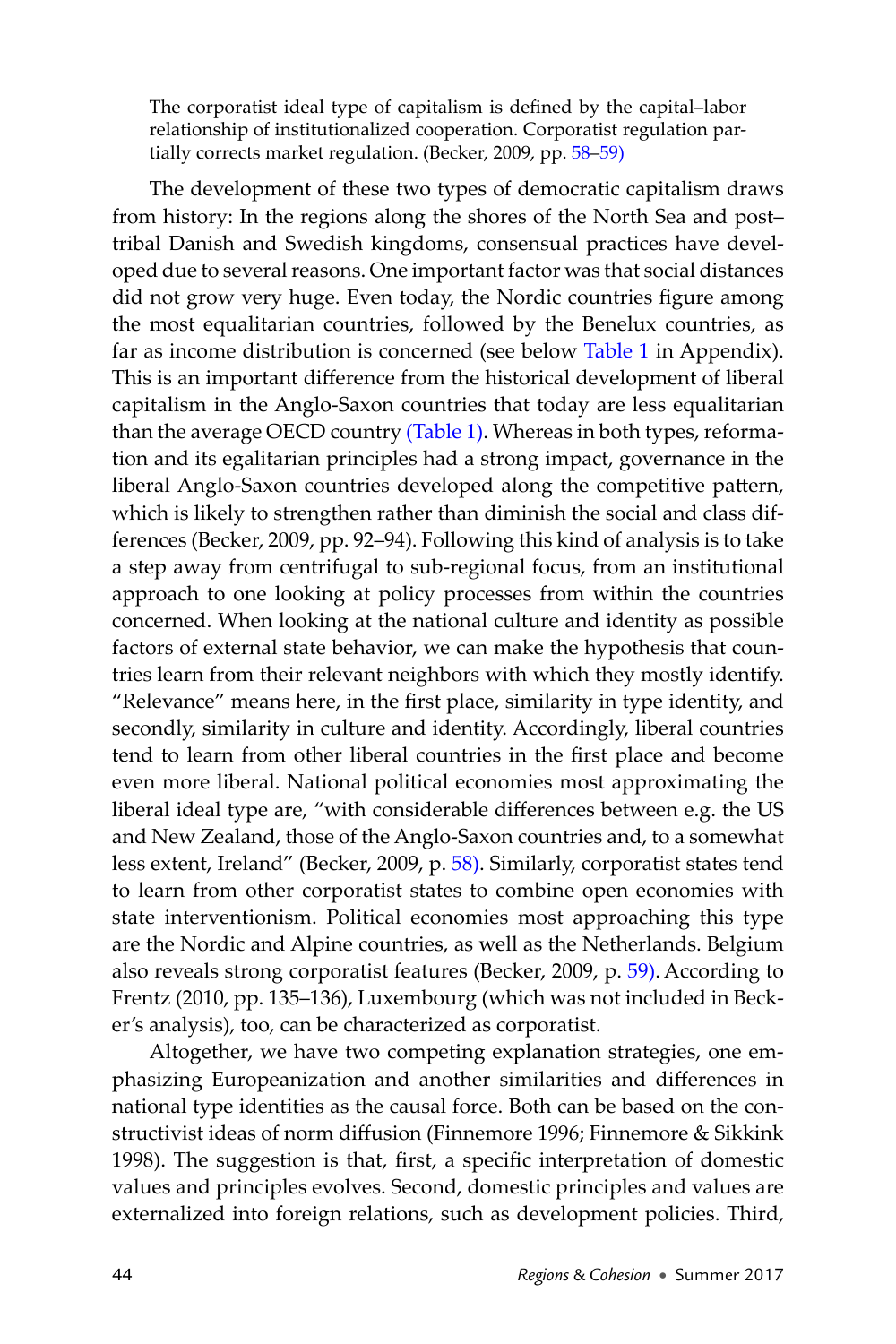similar processes might take place in other countries through processes of imitation and cognitive development (Lucarelli, 2006, pp. [58–](#page-24-0)[59\).](#page-25-0) However, the idea of sub-regional identification adds here that norm diffusion is likely to be more successful in countries "where it resonates with historically constructed domestic norms" (Checkel, 1999, p. 87). Similarly, Orbie and Carbone make notion of "clustered convergence of members with a similar political, historical and geographical background such as the Nordic donors" (2016, p. 6). Sub-regional identification is at work when policy behavior is similar and identification is referred to in policy debates or documents.

## *Methods of the analysis*

Earlier research on Europeanization has analyzed the EU's impact on the formal adaption of rules, behavioral rule adaption as well as discursive adaption (Sedelmeier, 2013). Given the sovereignty of donor states over their development policies, the focus will be here on behavioral and discursive adaption. For similar reasons (the lack of material incentives), I will use a constructivist perspective focusing on positive normative resonance with domestic norms and discourses.

Hill and Wong (2011) have examined foreign policies of ten EU member states by ranking them along the scale of Europeanization. Drawing partly from that analysis (Orbie & Carbone, 2016), the conclusion of a recent study on Europeanization of development policies emphasizes the difference between rhetorical commitment to European approach and "path dependency [of long-established policies] and established cultural and normative structures" (Smith, 2016, p. 138). Therefore, I will first examine behavioral changes in development policies and only then look into discursive structures to find the source of norm diffusion.

Cottey (2009) discusses sub-regionalism and makes a qualitative analysis of the formation and roles of new sub-regional groups in Europe after 1990s, emphasizing their role in the peripheries of—and beyond—the larger regional structures (NATO, EU). Furthermore, Noël and Thérien (1995) successfully used clustering of donors along the type of industrial capitalism to explain variation in aid volumes. I will use here a similar method, taking into consideration the recent development in the "varieties of capitalism" literature.

In order to put the two explanation strategies into an empirical test, I will make a quantitative and comparative analysis and a qualitative policy analysis. The quantitative analysis will test whether the development policy behavior supports the underlying assumptions of Europeanization, on the one hand, and the expectation of difference based on the type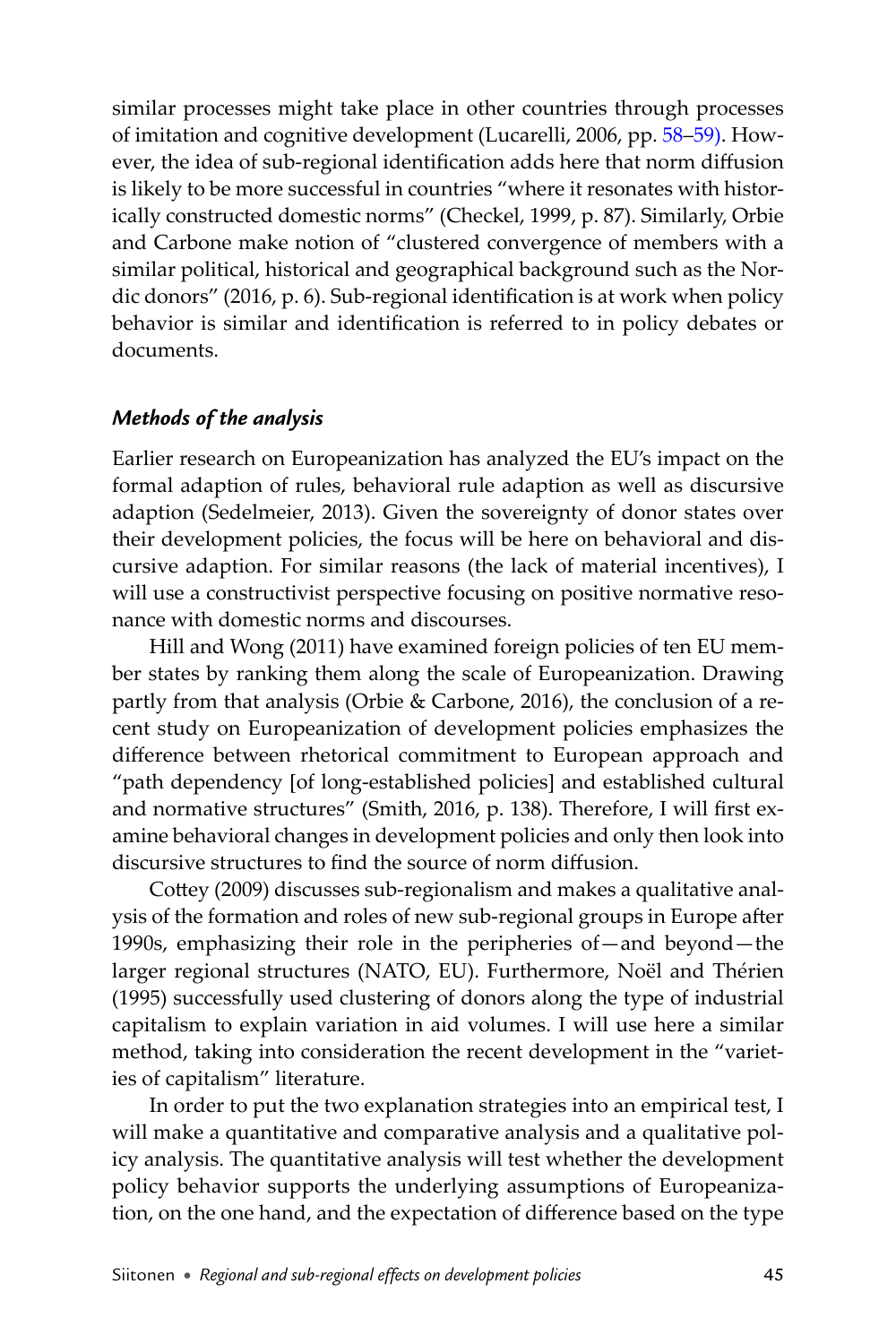of political economy, on the other. I will use quantitative data of the DAC member countries' policy behavior in 2000–2015 for the test. Given the time frame, I will ignore the new EU member countries as well as Iceland and Korea that joined the DAC only after 2000. The variables will be explained later.

Insofar as the quantitative test supports the two explanation strategies, I will make a qualitative analysis to try to show to what extent the source of norm diffusion is Europeanization or sub-regional identification. The analysis will use the Benelux countries' and Nordic countries' development policy documents (listed in Appendix) and other relevant literature. However, there are issues that add to the complexity of the analysis: as previously mentioned, the EU is not the only organization that promotes development policy norms under examination. Secondly, the "Nordic Plus" group, consisting of the Nordic countries, the Netherlands, as well as Ireland and the UK, deserves attention, because it has played an important role in pursuing development policy norms both at the EU and the OECD.

# **Explaining development policy performance**

In order to find out the extent of either Europeanization or sub-regional identification, I will first examine three quantifiable variables that can be considered important regime norms as well as focal means of achieving the MDGs—aid volume, multilateral funding, and the poverty orientation of bilateral aid. [9](#page-22-0) Aid volume is a politically important variable, subject to parliamentary decisions in democracies.<sup>[10](#page-22-0)</sup> Furthermore, the EU has adopted a timetable for its "old" (EU-15) member states' aid level to achieve 0.7% of GNI by 2015, with an intermediate collective target of 0.56% by 2010 (EU, 2006, p. 5). Multilateral funding, in turn, is usually considered to indicate the regime strength; the sum of bilateral aid relationships would hardly qualify as an international regime (Ruggie, 1983). Multilateralism is also one of the principal values promoted by the EU. Finally, poverty reduction can be considered the ultimate goal of the aid regime, as set in the MDGs for the years 2000–2015. Accordingly, the poverty orientation of an aid program can be seen as an indication of donor commitment to the goal. The EU also prioritizes the LDCs and other LICs, particularly in Sub-Saharan Africa (EU, 2006, p. 2) Nevertheless, since development policies can be influenced by national, regional and global actors who may pursue similar goals, it is often difficult to show the causal link. Furthermore, Europeanization can also take place "horizontally," from member state to another, "even in areas where the EU's *de jure* competences are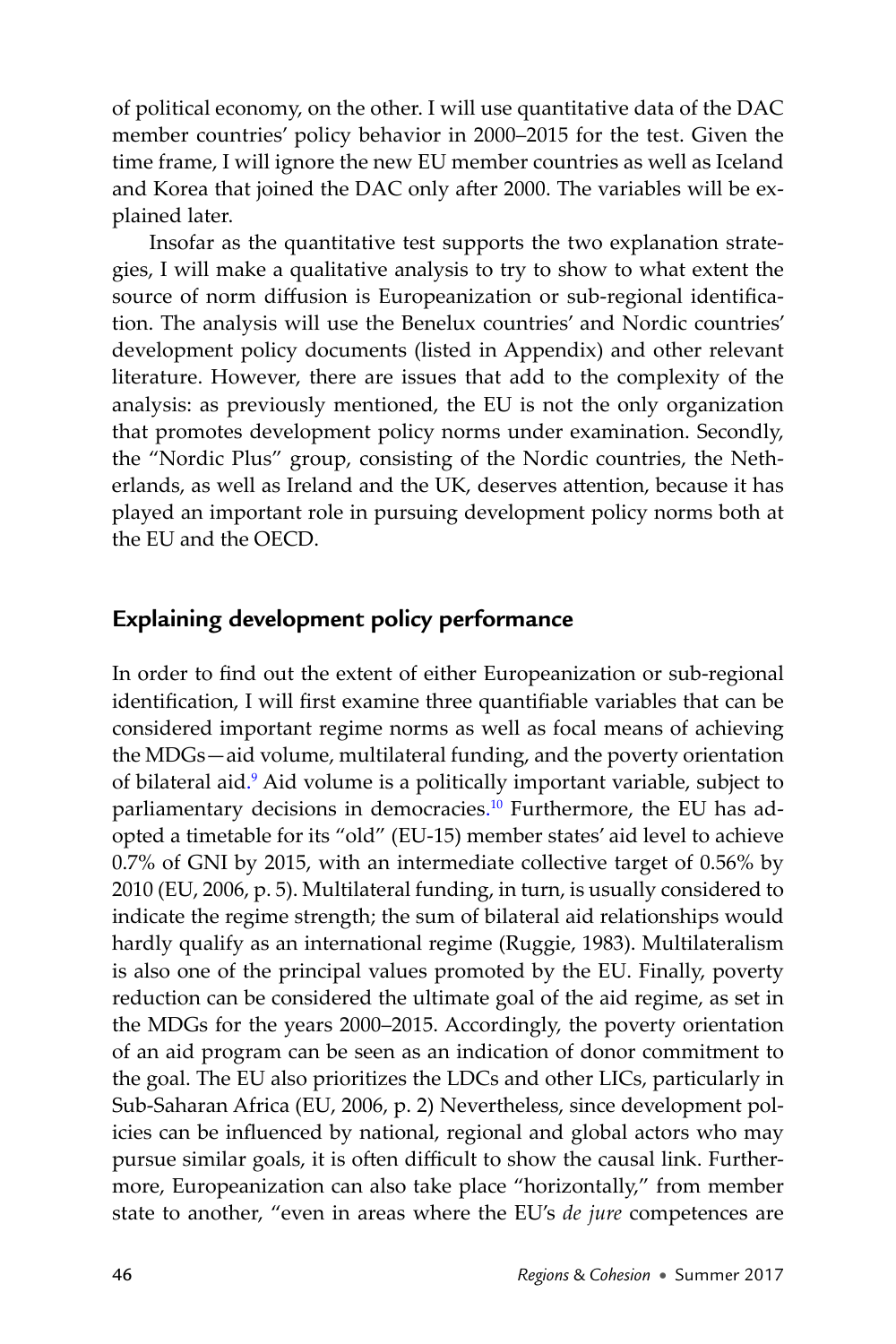very weak," such as development policies (Orbie & Carbone, 2016, p. 5). Therefore, I will first examine quantitative changes in development policies from 2000 to 2015. To the extent that the policy change met the EU goals, I will then examine policy documents to find out evidence for the claim that the change took place either in the context of Europeanization or in the context of sub-regional identification.

## *Aid volume*

Comparative data on donor performance is available from the member states of the OECD, which has agreed on what counts as official development assistance (ODA). The international aid target dates back to the early 1970s when the UN General Conference set the target level at 0.7% of industrial countries' gross national product (GNP). Industrial countries have never collectively attained this level, but the target remains an international aid policy norm that is regularly referred to in the context of official development assistance. Since 2000, the OECD has replaced GNP with GNI as the measure for ODA level.

In absolute terms, EU member countries provide over half of all ODA. In relative terms, DAC–EU countries contributed, on average, at the level of 0.47% (ODA/GNI) in 2015. That was slightly higher than the average DAC country level at 0.41%. In the same year, the countries under examination provided almost a fifth (17.6%) of the total aid from DAC area (the Benelux together 6% and the Nordics 11.6%). However, in relative terms, the Benelux countries scored, on average, 0.71% and the Nordic countries 0.96% of GNI.<sup>11</sup> In comparison with DAC member countries approaching liberal type of political economy (i.e., Anglo-Saxon countries), those approaching corporatist type scored much better, with over double ODA/ GNI numbers (see [Table 1](#page-28-0) in Appendix).

The EU goal for the old (EU-15) member states' target of ODA was set at 0.51% by 2010 and at 0.75% by 2015 (EU, 2006, p. 5). Because four EU member countries (Luxembourg, the Netherlands, Denmark and Sweden) surpassed the international aid target already by 2000, the intermediate collective target was set at 0.56%. By 2010, eight EU member countries met the intermediate target: the three Benelux countries, the three Nordic EU-member countries, as well as Ireland and the UK. However, only four of them did so by increasing their aid levels (Belgium, Finland, Ireland and the UK). Finland (2012, p. 11) also explicitly referred to its commitment to the EU goal whereas Belgium (2013, art. 9) set the goal in its national law on development cooperation. The EU-15 countries' average record, however, remained far below the collective target (at 0.44%). Norway, which is not an EU member country, topped with 1.1% aid level.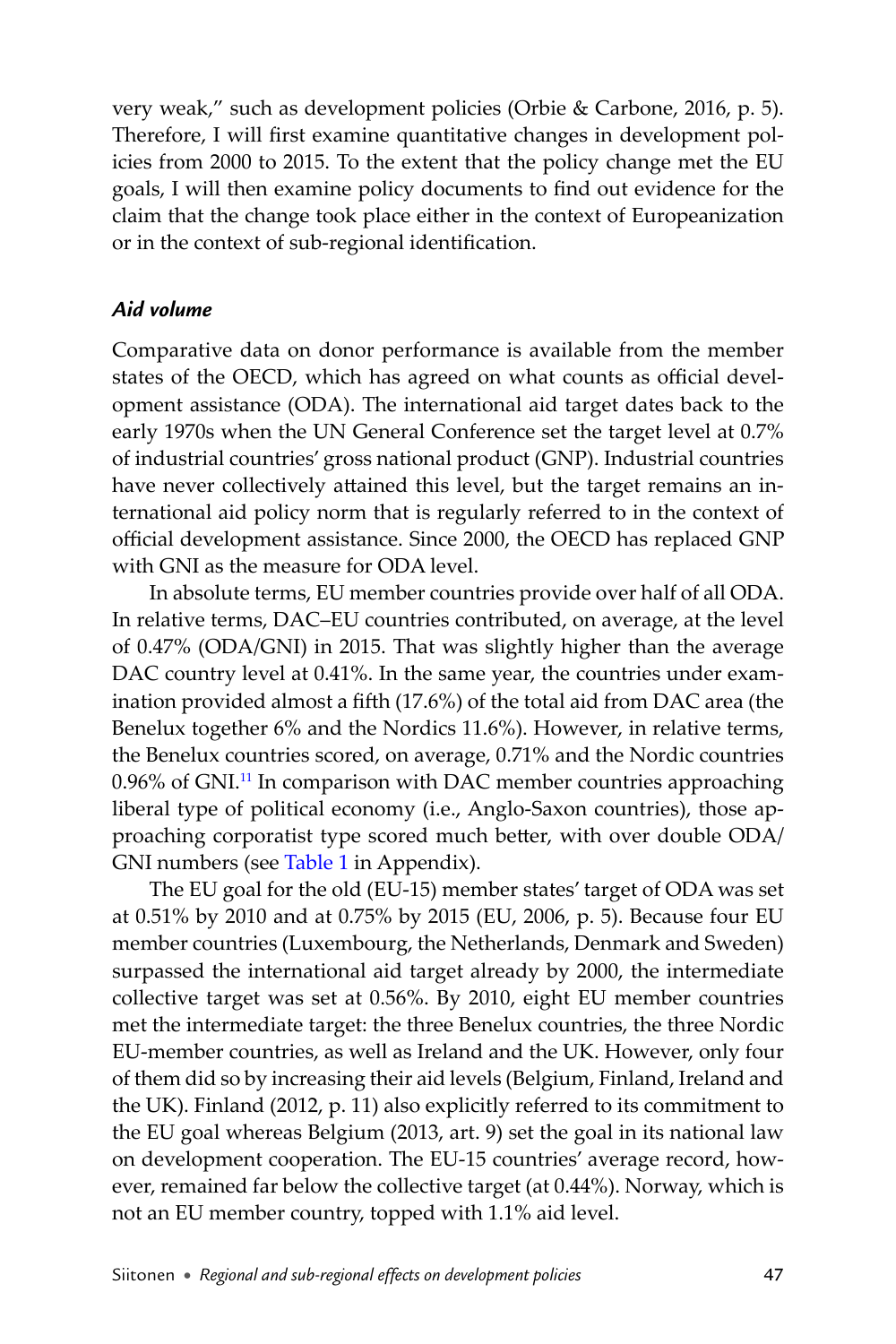The EU adopted goal for member states to achieve 0.7% of GNI by 2015 was met only by five member states (Luxembourg, the Netherlands, Denmark, Sweden and the UK), of which the UK was the only one to meet the target by increasing its aid level. Belgium and Finland faced economic problems and, contrary to their commitment to the common EU goal, failed to attain it. Thus, the EU-15 countries' collective record remained at 0.52%, far below the collective goal. In 2015, Sweden topped at 1.4% aid level.

In sum, the outcome was mixed. On the one hand, the intermediate EU target was met by most EU-15 member countries, with four countries meeting the target after having their aid levels increased. On the other, the final 2015 goal was only met by five countries, one of which had its aid level increased. Consequently, the EU collective target, too, remained unattained. Of the countries under investigation, Belgium scored even lower (0.42%) in 2015 than it did in 2010 and Finland only at the same level (0.55%) (see [Table 1.](#page-28-0) in Appendix). The analysis gives slight support for the Europeanization hypothesis. As for the hypothesis on differences based on the type of political economy, the test gives a strong support.

#### *Multilateral funding*

A clear majority of development assistance has always been bilateral and is likely to remain so. Moreover, there are neither universal targets for multilateral aid, nor an *acquis* for the EU member states' contribution.<sup>12</sup> Within the area of multilateral aid funding, the EU plays a double role, as both a multilateral organization delivering the funding coming from the member states and as a donor to other multilateral aid organizations (OECD, 2009, p. [42\)](#page-8-0). The member states' contributions include both voluntary funding to the European Development Fund (EDF) and quasi automatic funding through the member state quotas to the Community budget, of which development activities financed by the European Commission, are considered multilateral aid and reallocated back to each member state on a pro rata basis (OECD, 2009, p. 21).

Over the past decades, the multilateral share of ODA from the OECD area has remained stable, around 30% of the total aid (excluding debt relief).<sup>13</sup> At the same time, contributions through the EU institutions have increased whereas the share through other multilateral aid organizations has somewhat declined, from 22% in 1989 to 20% in 2008 (OECD, 2009, p. 10). In proportional terms, the average DAC member channeled 0.09% of its GNI to core funding of multilateral agencies in 2014–2015. The Nordic countries' average record was 0.27% while that of the Benelux countries was 0.24%. These figures are more than double the DAC average and show very high commitment to multilateralism. In comparison with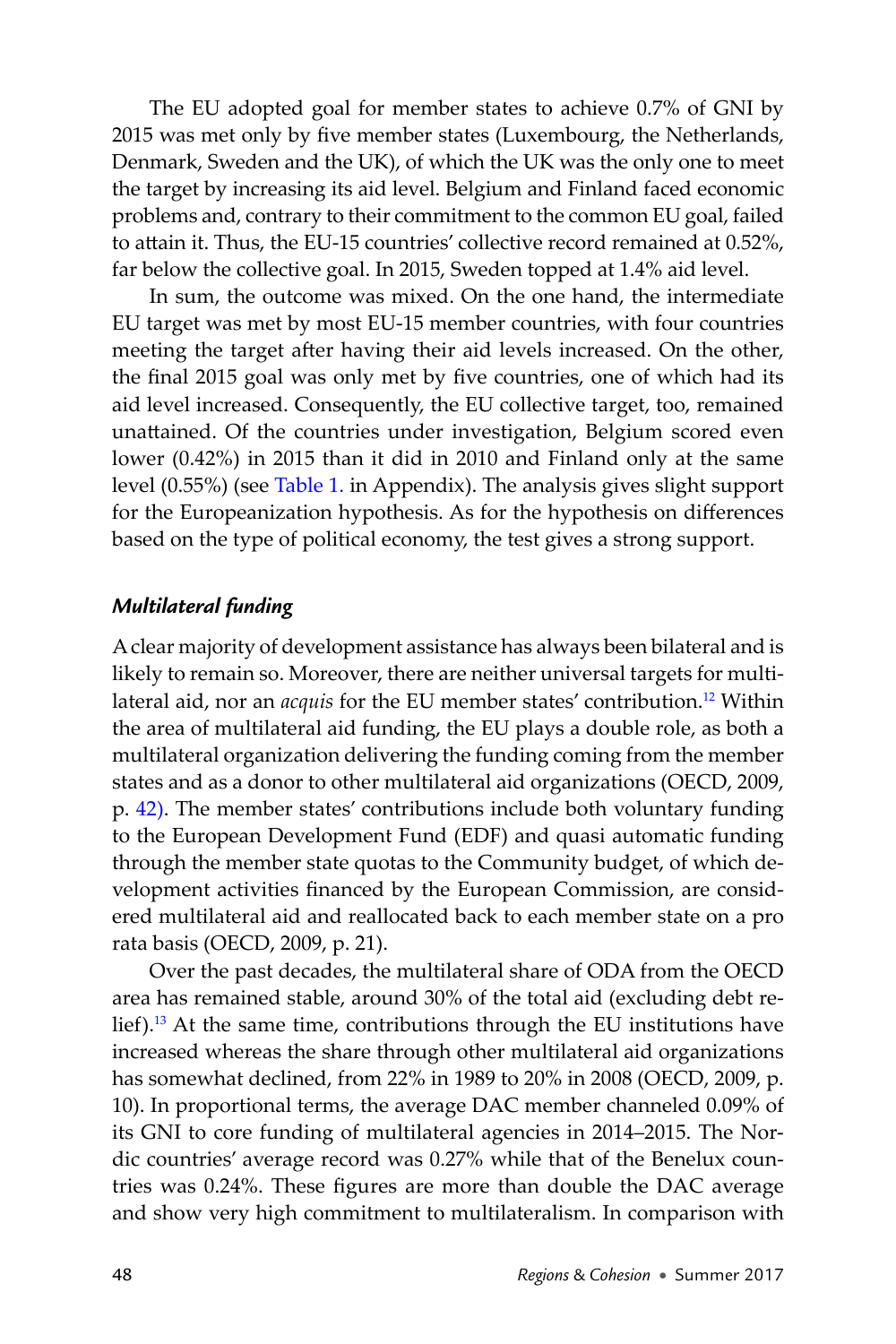the Anglo-Saxon countries' average at 0.10%, corporatist countries again stand out with over double average record (see [Table 1 i](#page-28-0)n Appendix).

To summarize, the EU member countries tend to contribute to multilateral aid institutions slightly more than other OECD countries. However, the leading multilateralists are found among the Benelux and Nordic countries, thus supporting the hypothesis on differences based on the type of political economy. In addition, the Nordic countries have their traditional solidarity toward the UN institutions. The membership of the EU has not changed that tradition.

## *Poverty orientation of aid*

Discussion on aid allocation has taken a new turn with the notion that the demographically larger part of poor people lives in countries such as China, India, Indonesia, Nigeria and Pakistan that are now considered middle-income countries (MICs). Sumner (2010) has provided evidence showing that, unlike in the early 1990s when most of the world's poor lived in LICs, today a clear majority, around three-quarters, of poor people live in MICs. Then again, Collier (2008) argues that aid should be focused on the most fragile "Bottom Billion" countries that are also among the poorest countries. In any event, the EU and other development institutions promote the norm that bilateral ODA should be allocated in preference to LDCs and other low-income countries, particularly to countries in Sub-Saharan Africa. Since most of the LDCs are in Sub-Saharan Africa, the preference for LDCs can be taken as the overall indication of poverty orientation of an aid program.

LDCs received just around a third of the total net aid (i.e., including imputed multilateral ODA) from DAC countries. Together with other LICs, the share added to around half. The other half went to MICs. However, several donors allocated more than half of their total ODA to LDCs (Belgium, Canada, Ireland, Netherlands, the Nordic countries and UK) whereas the DAC–EU country average was only around 40%.

In relative terms, the average DAC country allocated 0.14% of its GNI to the least developed countries in 2014–2015. That is somewhat less than the UN recommendation (0.15%) from the year 1981. The Benelux countries provided, on average, 0.24%, while the Nordic average was 0.27%. That was, once again, double the average Anglo-Saxon country contribution (0.13%)—though the UK record at 0.26% was closer to the Benelux and Nordic averages (see [Table 1](#page-28-0) in Appendix).

Altogether, the short quantitative examination gave some evidence to the Europeanization hypothesis and strong evidence to the hypothesis on differences based on the type of political economy. The EU-15 countries are slightly more benevolent donors, more multilateralist and more pov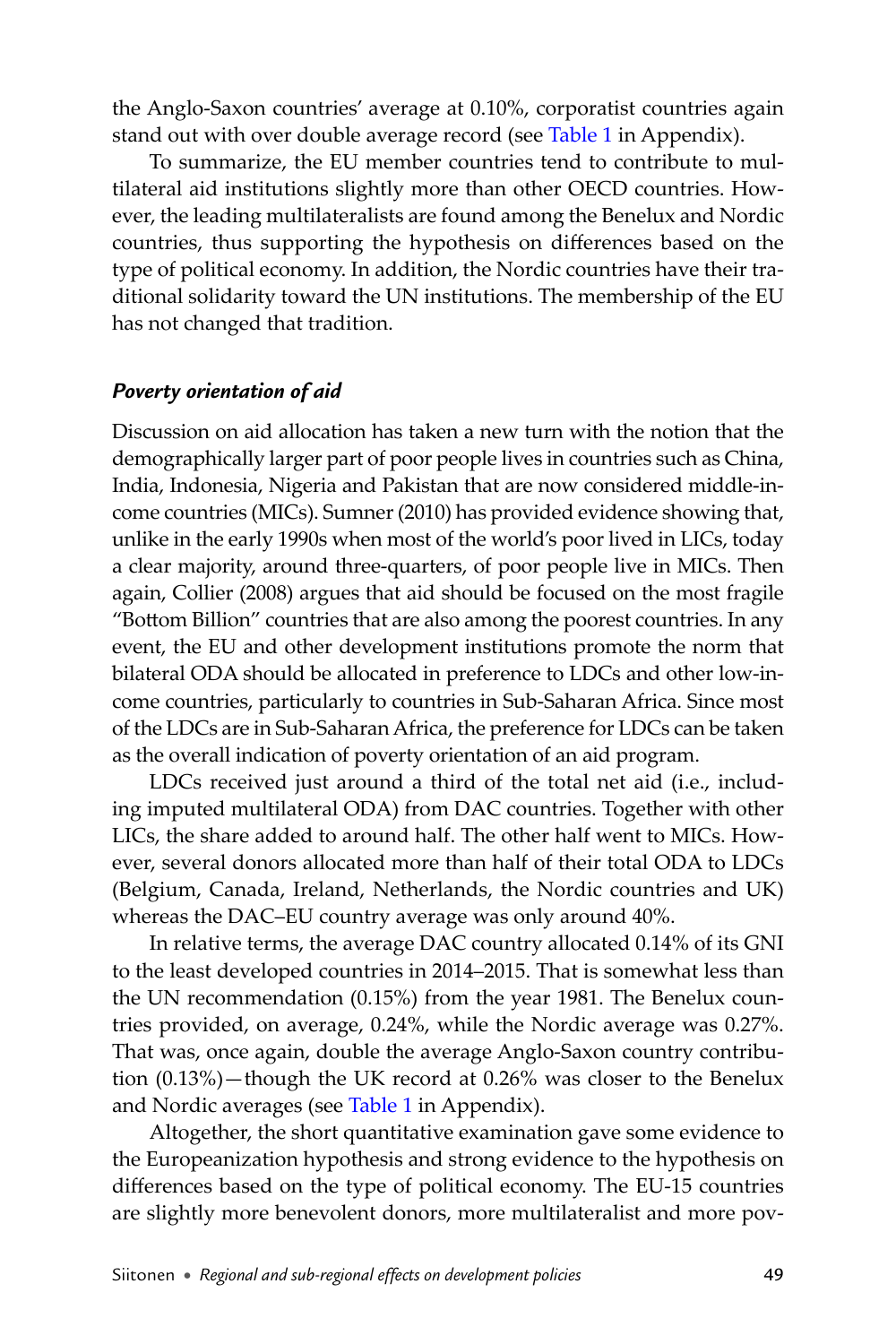erty-oriented in their development policies than DAC countries on average. The countries under examination perform clearly much better.

Above all, the corporatist type of political economy seems to be a significant factor, since such countries tend to be particularly good aid performers. In comparison with the Anglo-Saxon donor countries approximating the liberal type, the difference is very clear: with the exception of the UK, all other donor countries approximating the liberal type performed less than the DAC country average in the three dimensions examined earlier (except Ireland, which is only intermediate liberal) (see [Table](#page-28-0)  [1](#page-28-0) in Appendix). In this context, however, Belgium and Finland differ with their lower aid record from other countries under examination. Whereas Belgium is characterized only as intermediate level corporatist, Finland is a striking exception with its high score on corporatism but a clearly lower aid record than the other Nordic countries in all dimensions except multilateralism. Altogether, the type of political economy is a strong candidate for explaining variation in development policies but far from the only factor. Let us therefore consider some qualitative aspects that could help explain the role of Europeanization vis-à-vis sub-regional schemes on development policies: allocation of bilateral aid, commitment to advance PCD as well as commitment to donor coordination. In the following section I will look closer into similarities among and differences between individual Benelux and Nordic countries.

# **Understanding qualitative similarities and differences**

# *Allocation of bilateral aid*

The significant historical difference between the two sub-regions under examination is that all the Benelux countries had their colonial histories, whereas the Nordic countries hardly had such histories.<sup>14</sup> Belgium administered a large area in central Africa (ten times Belgium's own area) that is today known as Democratic Republic of Congo, in addition to the smaller territories of Burundi and Rwanda. These three African countries are today top recipients of Belgian aid. During the Belgian–Luxembourgian economic union, a good number of Luxembourgian companies and individuals served in the Belgian Congo, from 1922 to Congo's independence in 1960. Luxembourgers were considered equal to Belgians, and many of them served in the colonial administration (Moes, 2010). The Netherlands once had the third largest colonial empire. Although the British later took over the Dutch possessions in South Africa and North America, the Netherlands still had the huge Indonesian area until 1945. Today Indonesia is one of the top recipients of Dutch aid (see [Table 2](#page-30-0) in Appendix).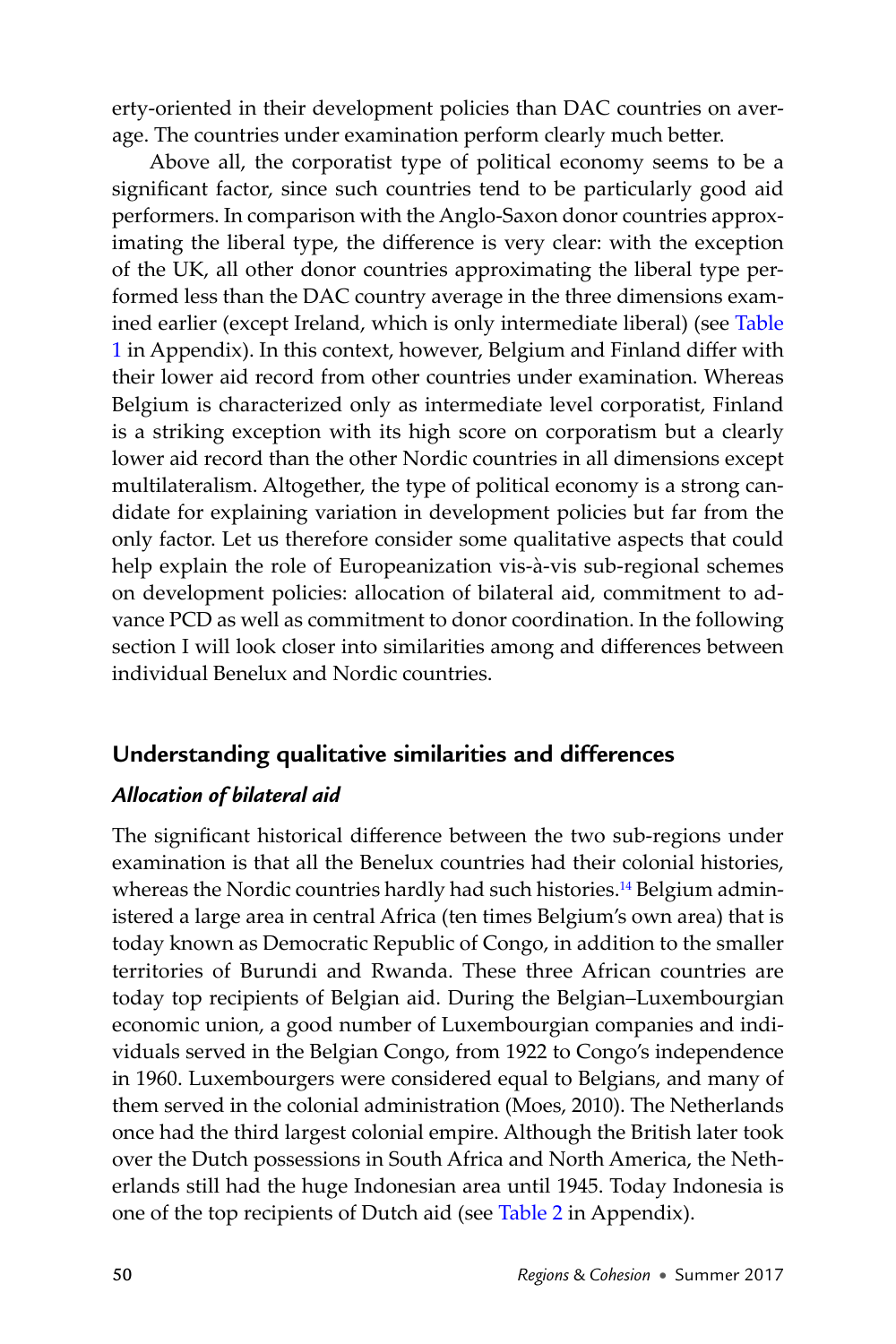Differences in colonial histories also make understandable the differences in the formation of the aid programs. The Benelux countries started their aid programs individually. Belgium focused on its former African colonies until the early 1990s, when those were struck by political crises (Holvoet & Renard, 2005, p. 136). The Dutch aid program, too, was strongly characterized by colonial relationships (Riddell, 2008, p. 97). At first, Luxembourg abstained from the aid regime altogether, because it "had not been a colonial power" and therefore had no moral responsibility (Hoebink, 2005, pp. 379). However, after 1977 political parties and the NGO sector put growing pressure to raise the aid volume. The aid gradually increased and Luxembourg became a member of the DAC in 1992.

Without significant colonial experiences of their own, the Nordic countries were largely dependent on their missionary and humanitarian NGOs for personnel with experiences of development work. Therefore, they first sought to cooperate in common Nordic projects. Common projects were run in eastern Africa (Tanganyika, Kenya) during the early 1960s. By the 1970s, cooperation in the form of common Nordic projects ended, but policy cooperation continued particularly in Southern Africa (i.e., the Nordic– Southern African Development Coordination Conference [SADCC] initiative). In 1989, the Nordic Development Fund (NDF) was established to provide development credits. Since 2009, the NDF has also funded climate change related investments in LICs. The NDF operations are funded from the development cooperation budgets of the five Nordic countries.<sup>15</sup>

Differences in the size and histories of the countries concerned also help understand differences in the patterns of allocation of bilateral aid. First, the amount of priority countries (or long-term partners) varies significantly between the countries under examination. Whereas Sweden has 34 priority partner countries and Denmark 21, others have less than 20 (the Netherlands 15 and Belgium 14, Luxembourg and Finland both 9). However, these numbers have gradually decreased (except for Sweden), thus showing commitment to the OECD and EU recommendation to focus bilateral aid, as set in the Paris Declaration of 2005. Similarly, over half (52%) of Luxembourg's bilateral aid and over a third (35%) of Finland's bilateral aid is focused on their top ten recipients. In this respect, the Netherlands (14%) and Sweden (19%) scored much lower (see [Table 2](#page-30-0) in Appendix).<sup>16</sup>

Second, almost half (23 of 53) of priority partner countries are in Africa South of Sahara, which is a European trend, as mentioned earlier. Correspondingly, Africa South of Sahara receives, on average, over half (53%) of net ODA disbursements (including imputed multilateral flows) from the countries under examination. Another focus area is South and Central Asia, where Afghanistan, Bangladesh and Nepal belong to partner countries. In Far East Asia, Myanmar and Viet Nam are favorites. In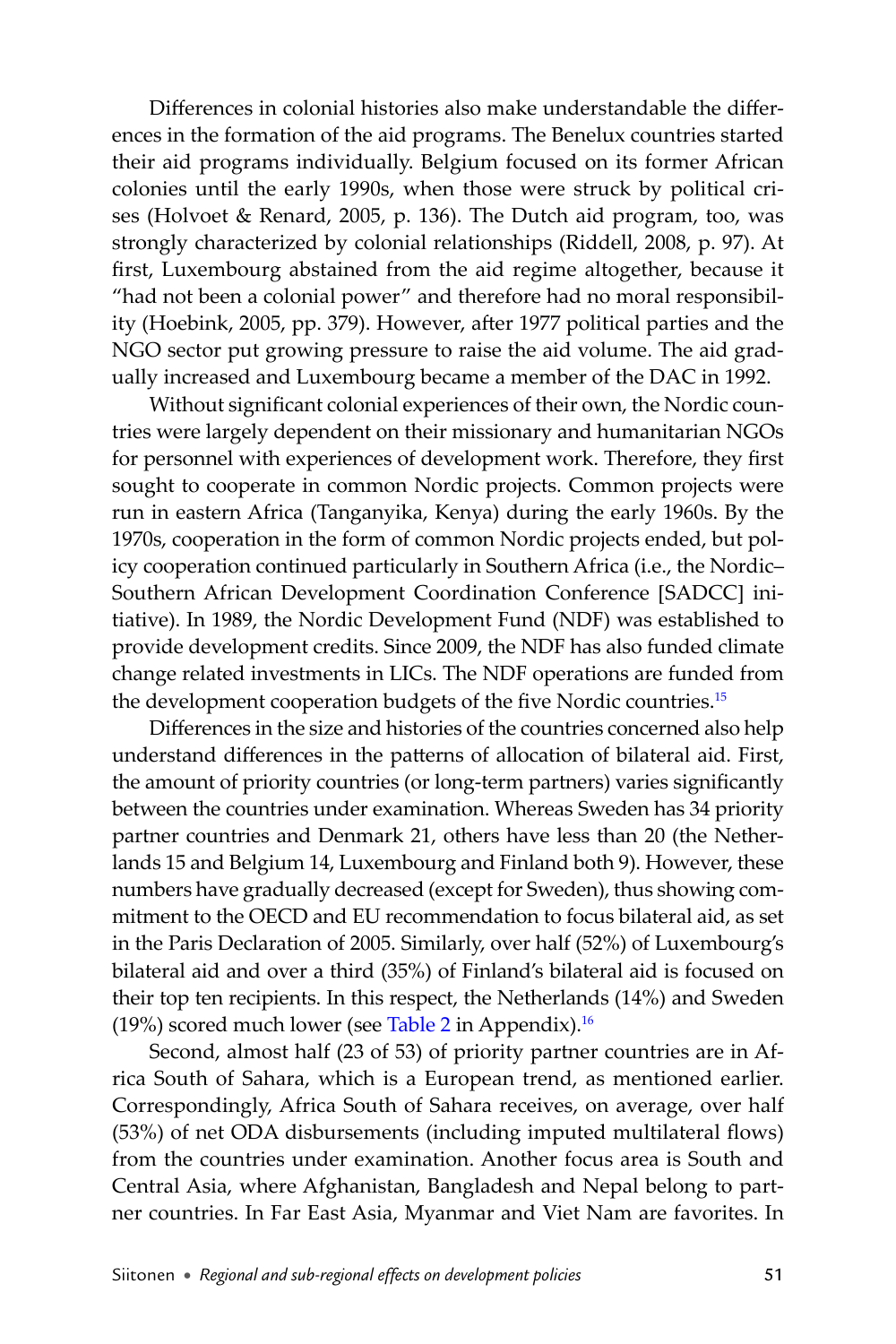the Middle East, Palestinian territories are favored by all countries under examination. Along with the graduation of many Latin American countries to MICs, aid to South and Central America has declined, with only Sweden still having several partner countries there. Similarly in North Africa, only Morocco figures in the Belgian list of partner countries. Except for the Swedish aid program, European countries no longer figure among the primary recipients of aid from the countries under examination.

Third, there are clear sub-regional tendencies in the allocation of ODA. Gates and Hoffler (2004) found that the Nordic countries are different when it comes to aid allocation. The Nordics give mainly untied aid and mostly to poor countries. Political allies (based on the index on UN voting behavior) seem to be insignificant in their aid allocation, unlike in the case of larger DAC donors. On closer examination, the aid policy profiles of Norway and Sweden, on one hand, and Denmark and Finland, on the other, were closer to each other. Furthermore, unlike commonly accepted assumptions, the allocation patterns of Canada and the Netherlands were found to be different from the Nordic ones. Selbervik & Nygaard (2006) also found similarities in Danish and Finnish aid programs and, on the other hand, in Norwegian and Swedish programs; private interests had more impact in the former than in the latter pair. A look at today's list of primary partner countries confirms the continuation of the strong Nordic emphasis in Eastern Africa (Ethiopia, Kenya, Mozambique, Somalia, South Sudan, Tanzania and Zambia). Other Nordic favorites include Nepal and Myanmar in Asia as well as Mali in Western Africa—all poor and hardly any political allies to the Nordics. As for the Benelux group, sub-regional tendencies are also evident. Belgian and Luxembourgian aid goes primarily to French-speaking West Africa (Burkina Faso, Mali and Niger) due to historical and linguistic relations. The Netherlands has partner countries both in West and East Africa, many of them similar with Belgium (Benin, Burundi, Mali, Mozambique and Rwanda). At the same time, colonial relations continue to play a role in the Belgian (Congo, Burundi and Rwanda) and Dutch (Indonesia) aid programs (see [Table 2](#page-30-0) in Appendix).

# *Commitment to advance PCD*

According to the EU, "member states are responsible for ensuring policy coherence for development in their national policies," and to "have their own coordination mechanisms in place" (EU, 2015, p. 14). All countries under examination are strongly committed to PCD in their aid policy documents, including Norway (2011), which is not an EU member. Some member states, such as Finland (2012), Luxembourg (2012), Sweden (2013) and Denmark (2014) have made explicit references to the relevant EU treaty (article 208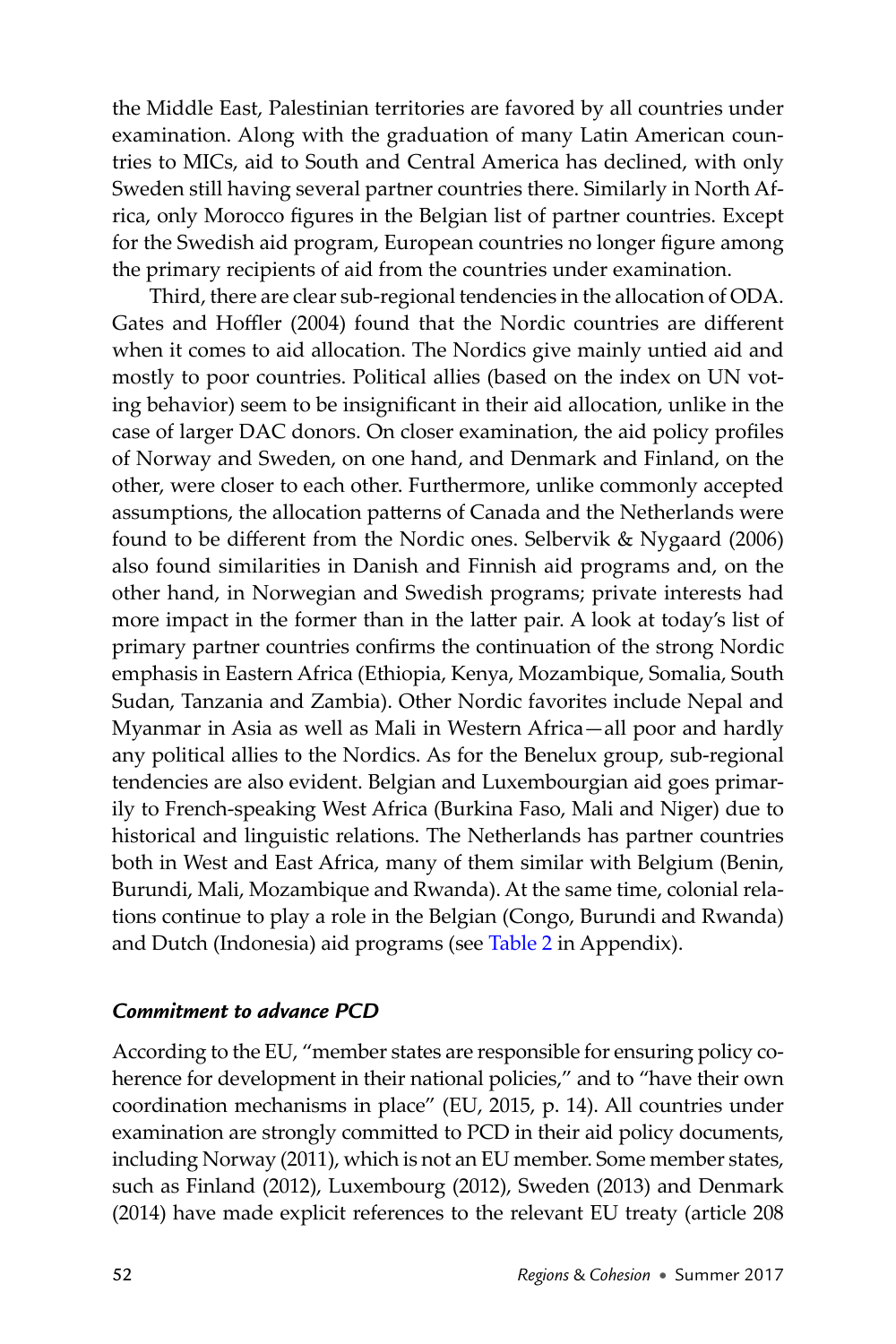of the Lisbon Treaty) when addressing PCD in their legal or policy papers. Moreover, Denmark has translated the commitment to PCD into a strategy with action plans and targets, which is "a very strong sign of political commitment" (CONCORDE, 2015, p. 5; DANIDA, 2014). As for the implementation of policy coherence, all countries under examination have developed interministerial coordination mechanisms. The Dutch Ministry of Foreign Affairs also has a Project Team for PCD (CONCORDE, 2015, p. 6).

Altogether, Europeanization can be found to have worked at least in the cases of Denmark, Finland, Luxembourg and Sweden. Then again, Finland, which was regarded as "a leader in pursuing coherent policies for development" (OECD, 2014, p. 2), has recently decreased its commitment to PCD. The development policy program of the new government no longer mentions PCD (Finland, 2016). At the same time, the effects of the OECD and sub-regional identification could also explain the case of the Norwegian commitment to PCD.

## *Commitment to donor coordination*

Donor coordination is a recurrent theme of international development conferences, from the 2005 Paris Declaration on Aid Effectiveness to the 2008 Accra Agenda for Action and to the 2011 Busan Partnership for Effective Development Cooperation. The EU, too, has made recommendations toward further donor coordination, from the 2007 Lisbon Treaty (Treaty on the Functioning of the European Union, arts. 9 and 151) to the 2012 Agenda for Change ("Increasing the impact of the EU Development Policy") declaration. According to estimations, hundreds of millions of Euros "could be saved annually if the EU and its member states concentrated their aid efforts on fewer countries and activities; and ... if country allocation was completely coordinated" (EU, 2013, p. 4). In principle, the presence of the European External Action Service (EEAS) in most partner countries provides a means for effective coordination, but in practice the progress has been frustratingly slow per the report to the European Parliament (EU, 2013). It appears that competition for export markets and political support prevents donor countries from closer coordination of aid activities (Fuchs et al., 2013).

The principal aim of donor coordination is to increase aid effectiveness and reduce transaction costs. The countries under examination are very committed to donor coordination. In Belgium (2013, art. 16:5), EU joint programming is even enshrined in law. However, a major step toward the implementation of this goal is taken by the group of seven countries known as the "Nordic Plus" countries (Ireland, Netherlands, Nordics and UK), who have agreed on delegated cooperation arrangements. Due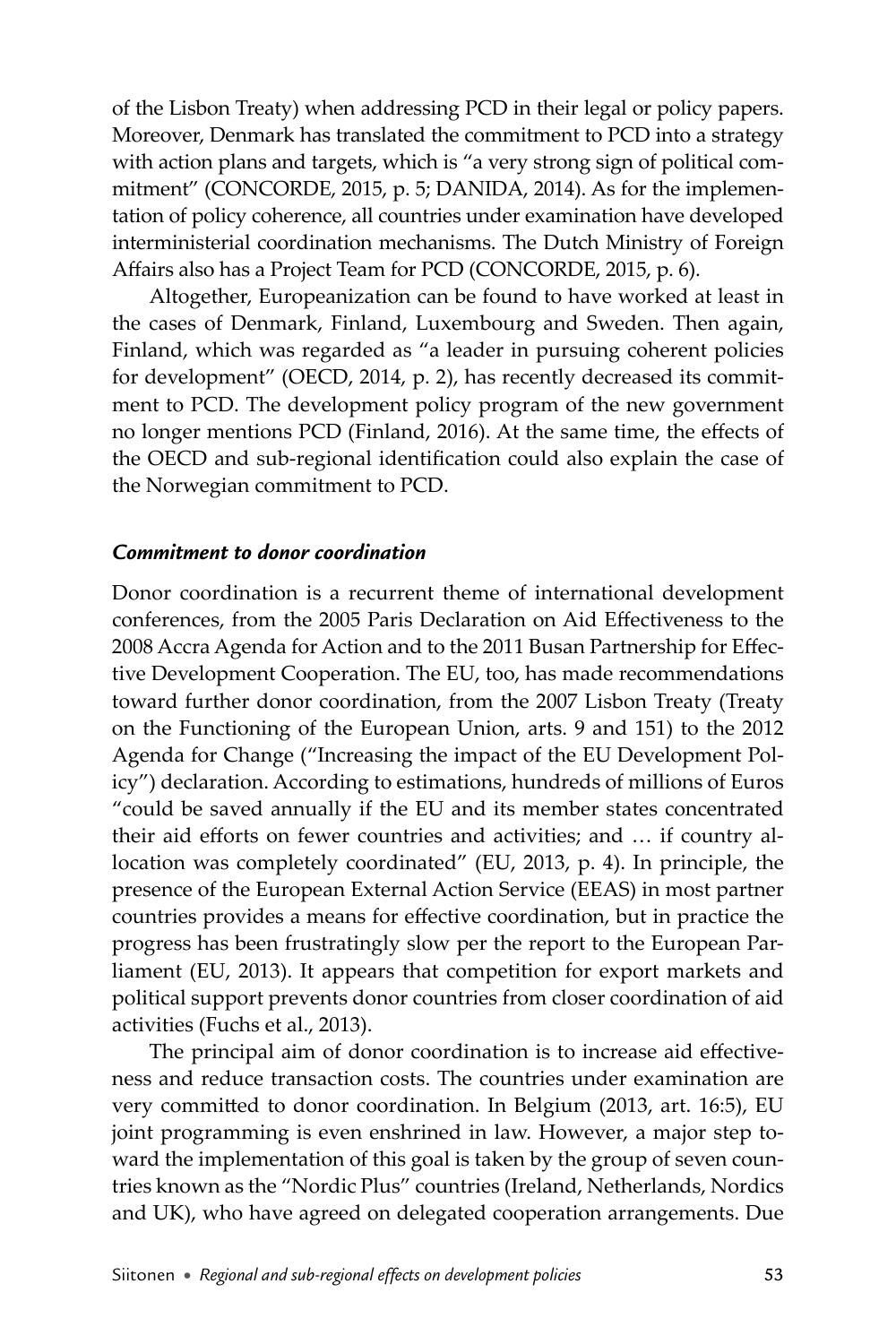to similarities in their policies and administrative procedures of aid, these countries could agree on "lead donor" arrangement, where one donor acts with authority on behalf of other donors in country program, sector program or project (Norad, 2006). The Nordic Plus group includes both EU member countries and those who are not (Norway), and countries from both sub-regional schemes as well those beyond them (Ireland, UK). Therefore, it appears safe to presume that the primary initiator behind donor coordination is neither the EU nor sub-regional identification.

## **Conclusions**

The aim of this article has been to compare two explanations to development policy behavior, the Europeanization hypothesis and the idea of sub-regional identification. For that reason, two sub-regional schemes between European donor countries—the Benelux and the Nordic countries—were examined. The two sub-regional institutions of the countries under examination are not, however, active in development policies of their member states. The comparison was partly quantitative and drew from OECD data on development aid between 2000 and 2015. In addition, similarities and differences in development policy programs of the countries under examination were analyzed by means of qualitative policy analysis. The analysis shows not only that norm diffusion takes place through the major international institutions but also that cooperation in sub-regional schemes may mold states' role perceptions and policies.

The idea of Europeanization as an intervening variable affecting how national interests are understood in member countries refers to top-down Europeanization. This article provides evidence in support of such effect in several instances. In the case of aid volume, Belgium and Finland showed political commitment to the EU collective aid goals and met the intermediate goal in 2010, even if they did not meet the proper goal of 0.7% of donor GNI in 2015 (all other countries under examination met this goal already in 2000). Similarly, Europeanization was found to work in commitment to advance PCD. Such commitment was, nevertheless, not found in some other normative policy goals of the EU, such as multilateralism and poverty orientation of aid programs. Neither was such commitment found in donor coordination, which has been one of the EU's long-term goal in development policy.

The alternative explanation to development policy behavior examined here was sub-regional identification. It departs from the "varieties of capitalism" literature and the idea that countries with similar type of political economy tend to learn from each other, particularly when they also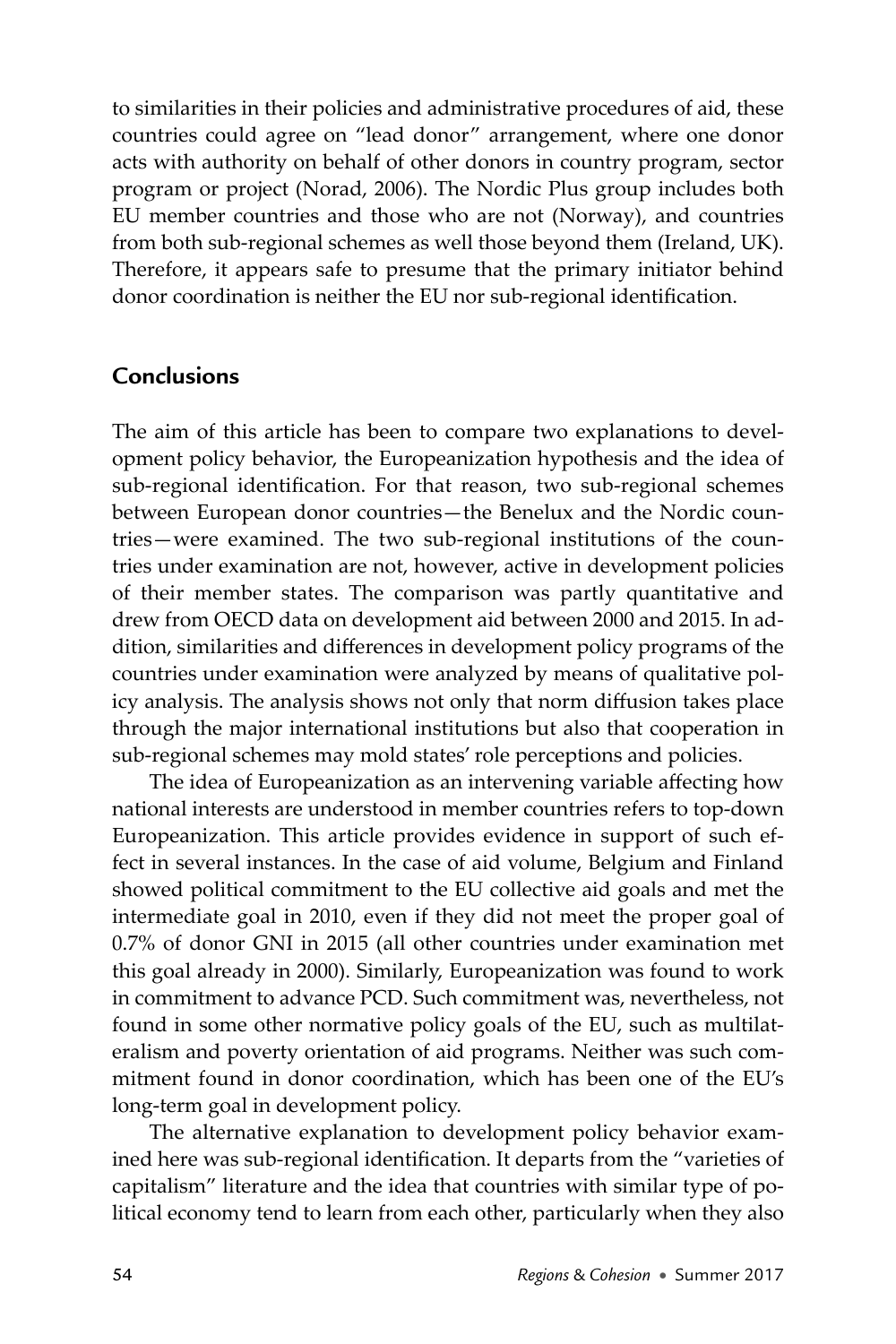share similar cultural and geographical characters. The countries under examination were found to approximate corporatist type of political economy, vis-a-vis the most relevant comparative case, the Anglo-Saxon countries that mainly approximate liberal types of political economy. As far as development policies are concerned, there is a clear difference between the two types of countries with the former meeting the aid regime norms much better than the latter. Furthermore, the Benelux and Nordic countries share several features that make norm diffusion likely to be more successful. Typically, the leading performers in development policies are found among these countries. Accordingly, sub-regional identification can be expected to influence development policy decisions. Such effect was found in relatively high multilateralism, particularly among the Nordic countries. The aid programs also showed relatively high poverty orientation, which upon closer analysis was found to be partly due to colonial and political relations with African countries. Nevertheless, there were clear sub-regional tendencies in the allocation of bilateral aid, not only in Africa but also in Asia.

Finally, certain issues would cry for further analysis. The very similar aid policy behavior of Norway, which is not a member of the EU, strongly challenges the Europeanization effect in favor of the sub-regional identification. Nevertheless, neither of the explanations proposed here succeeded in helping to understand commitment to donor coordination, which was very much an effect of the Nordic Plus group of countries, including countries from both sub-regional groups as well as Ireland and the UK. Indeed, the aid policy behavior of the UK, as well as that of Ireland to some extent, appears to be much closer to the policies of the countries under examination than those of the other Anglo-Saxon countries.

Further analysis should look closer into the mechanisms of norm diffusion and norm entrepreneurship. Mutual learning most likely takes place, on the one hand, through regular contacts and meetings between development ministers and other relevant national functionaries, for example in the context of the EU and UN conferences addressing development issues. On the other hand, there is much anecdotal evidence of informal cooperation between relevant neighboring countries, which probably influences national development policy discussions and planning processes. Further research should show how these links work.

#### **ACKNOWLEDGMENTS**

The author wishes to express his gratitude to the two anonymous reviewers for their helpful comments on an earlier draft of this article.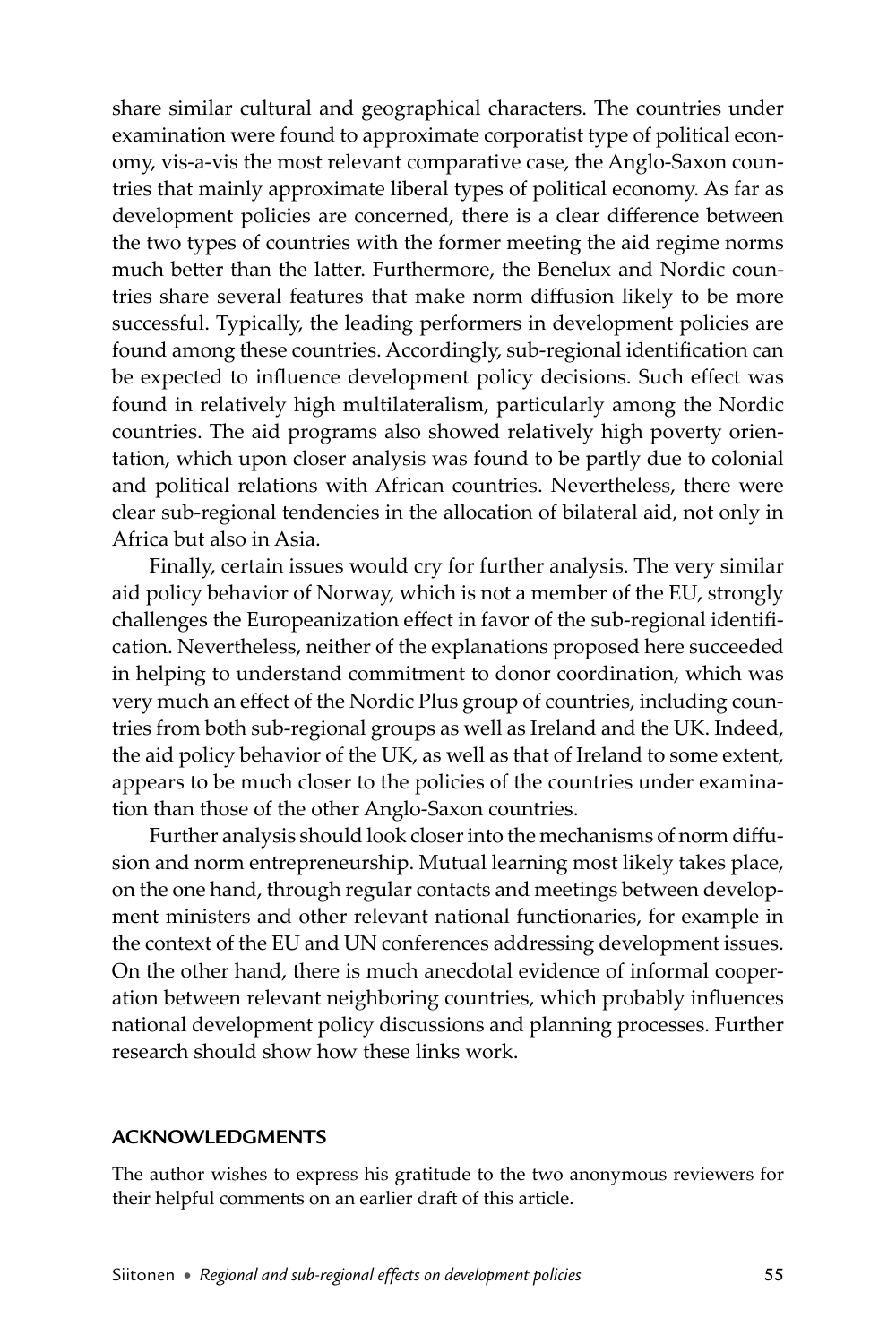<span id="page-22-0"></span>**LAURI SIITONEN** is university lecturer in Development Studies at the University of Helsinki and Executive Director, Consortium for Comparative Research on Regional Integration and Social Cohesion (RISC). He has published on development policies of Finland and the EU as well as on Nepal and Tanzania. His doctoral dissertation addressed small donors and aid regime norms. More recently, he has published on Policy Coherence for Development (PCD) and acts as the co-coordinator of the RISC Working Group on "Development, Equity and Policy Coherence." E-mail: lauri.siitonen@helsinki.fi

## **NOTES**

- 1. Transnational region, which cuts across the boundaries of national states, is the third possibility for a very small state such as Luxembourg, which forms part of the *Grande Région,* together with Lorraine (France), Saarland and large parts of Rhineland-Palatine (Germany) and the Belgian provinces of Luxembourg and Liège.
- 2. Iceland joined the Development Assistance Committee (DAC) of the Organization for Economic Cooperation and Development (OECD) in 2013; therefore, it is not included in the aid policy analysis of this study.
- 3. As a regional term, "Scandinavia" is composed of the three kingdoms of Denmark, Norway and Sweden, whereas the adjective "Nordic" includes Finland and Iceland. In the international usage, however, Scandinavia and the Nordic countries are often mixed.
- 4. Drawing from Immanuel Kant's idea of democratic peace, Karl W. Deutsch (1957) has introduced the concept of security community.
- 5. GNI per capita data drawn from the OECD.
- 6. Let us note in passing that the Community development aid still focuses more on middle-income countries (MICs) than on LICs. Whereas the MICS received around 40-50% of the Community aid, the LICs only received around 30–40% (Glennie, 2011, p. 9). However, aid from the EU member states concentrates on LICs.
- 7. The logic of appropriateness refers to "what constitutes standard, normal, right or good behavior within the context of the EU" (Moumoutzis, 2011, p. 615).
- 8. The ideal types are based on "criteria that point to *fundamental and overarching features* of capitalism distinguishing it from other politico-economic formations such as feudalism or state socialism. This meta-criterion is met by the relations between (wage) labour and (private) capital as well as by the relation between politics and the economy as largely separated entities" (Becker, 1999, pp. 53–54; italics in the original).
- 9. An international regime refers to "implicit or explicit principles, norms, rules and decision-making procedures around which actors' expectations converge in a given issue area of international relations." (Krasner, 1982). For suggestions of a tentative international aid regime, see Hook (1995); Lumsdaine (1993); Sogge (2002); Siitonen (2005); and Wood (1986; 1996).
- 10. Given the voluntary basis of aid supply, parliaments in donor countries retain the ultimate power to decide over aid budgets. Only pre-negotiated payments to multilateral organizations such as the World Bank are legally binding.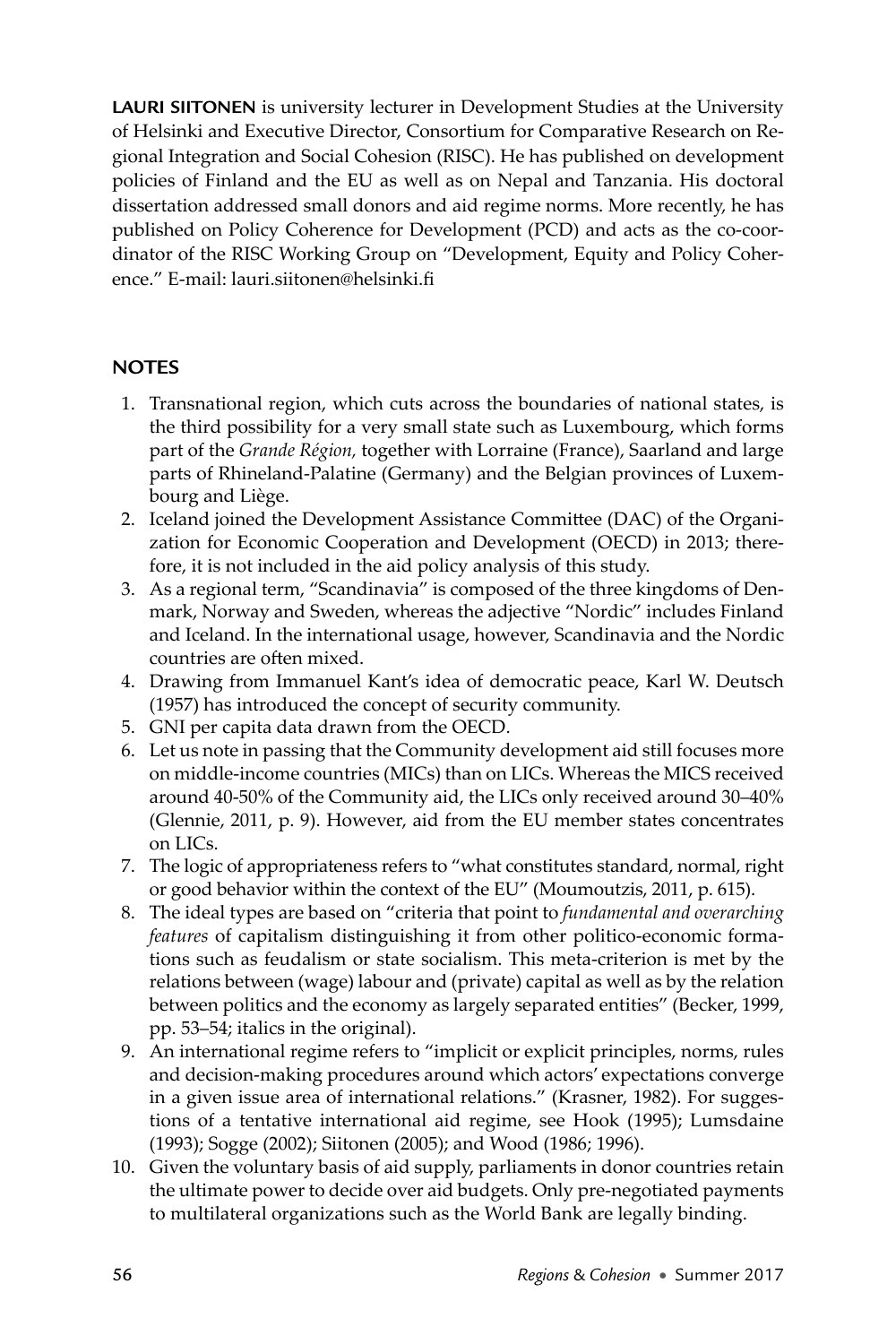- <span id="page-23-0"></span>11. Data on ODA extracted from OECD.Stat and calculated by the author.
- 12. See discussion in Riddell (2008, pp. 86–88) and OECD (2009, p. 34).
- 13. OECD/DAC records aid contributions as multilateral only if they are corefunding, i.e., made to an inter-governmental development institution and pooled so that they lose their identity and become an integral part of the institution's financial assets (OECD, 2009, p. 68).
- 14. The short episodes of New Sweden (in the current US state of Delaware) from 1638 to 1655 and of Swedish trade posts in Africa and the Caribbean, or the much longer experience of the Danish West Indies, from 1672 to 1916, remained relatively insignificant in comparison with the Belgian Congo and the Dutch colonial possessions in Africa, Americas and Asia.
- 15. The NDF budget is around €1 billion. For details, see http://www.ndf.fi
- 16. Interestingly, the so-called priority partners do not always figure among the top ten recipients of aid. See [Table 2](#page-30-0) in Appendix.

#### **REFERENCES**

- Adda, J. & Smouts, M-C. (1989). *La France face au Sud: Le miroir brisé.* Paris: Éditions Karthala.
- Arts, K., & Dickson A. K. (2004). EU development cooperation: from model to symbol? In K. Arts & A.K. Dickson (Eds.), *EU development cooperation: From model to symbol* (pp. 1–16). Manchester and New York: Manchester University Press.
- Bartels, L. (2007). The trade and development policy of the European Union. *The European Journal of International Law 18*(4), 715–756.
- Becker, U. (2009). *Open Varieties of Capitalism: Continuity, Change and Performances.* Basingstoke: Palgrave Macmillan.
- Belgium. (2013). *Loi relative à la Coopération (belge) au Développement* (19.3.2013, numéro 2013015084). Retrieved from http://www.belgilex.be
- Benelux. (2001). *Benelux en chiff res.* Bruxelles: Secrétariat général du Benelux.
- Browning, C. (2007). Branding nordicity: Models, identity and the decline of exceptionalism. *Cooperation and Conflict 42(1)*, 27–51.
- Carbone, M. (2007). *The European Union and international development: The politics of foreign aid.* London: Routledge.
- Carbone, M., & Keijzer, N. (2016). The European Union and policy coherence for development: Reforms, results, resistance. *European Journal of Development Research 28*(1), 30–43.
- Cassen, R., Jolly, R., Sewell, J., & Wood, R. (Eds.). (1982). *Rich Country Interests and Third World Development.* London: Groom Helm for the Overseas Development Council.
- Checkel, J.T. (1999). Norms, institutions, and national interests in contemporary Europe. *International Studies Quarterly 43,* 83–114.
- CGDev (Center for Global Development). (2015). *Commitment to Development In*dex 2015. Retrieved from http://www.cgdev.org/publication/ft/commitment[development-index-2015](http://www.cgdev.org/publication/ft /commitmentdevelopment-index-2015)
- Collier, P. (2008). *The Bottom Billion: Why the Poorest Countries are Failing and What Can Be Done About it.* Oxford: Oxford University Press.
- CONCORDE. (2015). Operationalising policy coherence for development. *Spotlight Report 2015,* policy paper.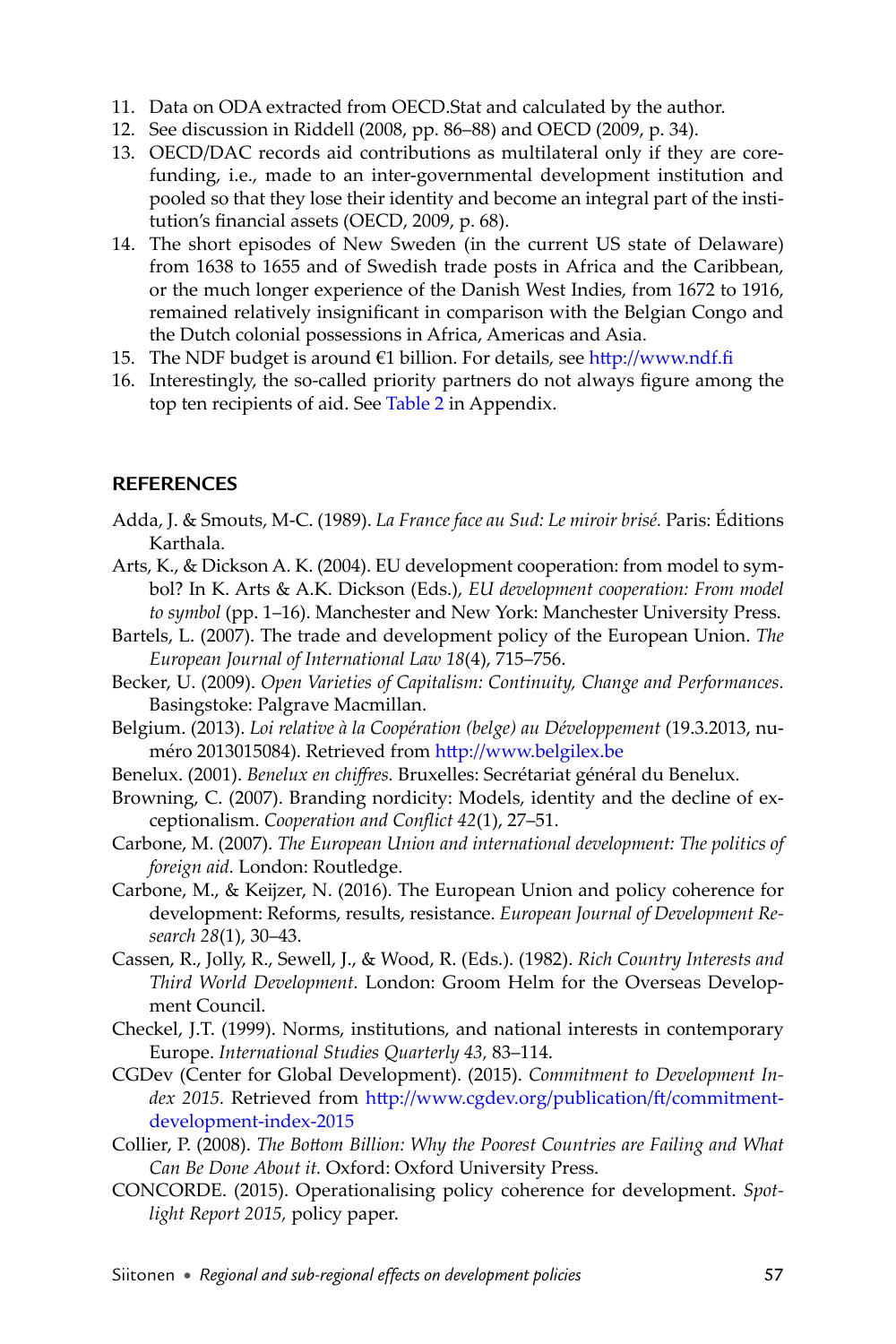- <span id="page-24-0"></span>Conteh-Morgan, E. (1990). *American Foreign Aid and Global Power Projection: The Geopolitics of Resource Allocation.* Aldershot: Dartmouth.
- Cottey, A. (2009). *Sub-regional cooperation in Europe: An assessment*. UNU/CRIS and College of Europe.
- Council of Europe. (2014). *Debates on European Identity*. Retrieved from http://www .coe.int/en/web/policy-planning/european-identity-debates
- DANIDA (Danish International Development Agency). (2014). *A Shared Agenda— Denmark's Action Plan for Policy Coherence for Development*. Ministry of Foreign Affairs of Denmark.
- Deutsch, K. W., et al. (1957). *Political Community and the North Atlantic Area: International Organization in the Light of Historical Experience.* Princeton: Princeton University Press.
- Esping-Andersen, G. (1990). *The Three Worlds of Welfare Capitalism.* Cambridge: Polity Press.
- EU (European Union). (2006). The European consensus on development. *Joint statement by the Council and the representatives of the governments of the Member States meeting within the Council, the European Parliament and the Commission on European Union Development Policy* (2006/C 46/01).
- EU. (2011). Increasing the impact of EU Development Policy: An agenda for change. *Communication from the commission to the European Parliament, the council, the European economic and social committee and the committee of the regions. Brussels* (13.10.2011, COM[2011] 637 final).
- EU. (2013). *European Parliament Report with recommendations to the Commission on EU donor coordination on development aid* (2013/2057[INL]).
- EU. (2015). Commission staff working document. *Policy Coherence for Development Report 2015, Brussels (3.8.2015, SWD[2015] 159 final).*
- Eyck, F.G. (1954). Benelux in the balance. *Political Science Quarterly 69*(1), 65–91.
- Finland. (2012). *Suomen kehityspoliitt inen toimenpideohjelma.* Helsinki: Ministry for Foreign Affairs.
- Finland. (2016). *Government Report on Development Policy: One World, Common Fu*ture-Towards sustainable development. Helsinki: Ministry for Foreign Affairs.
- Finnemore, M. (1996). *National Interests in International Society.* Ithaca: Cornell University Press.
- Finnemore, M., & Sikkink, K. (1998). International norm dynamics and political change. *International Organization 52*(4), 887–917.
- Frentz, J.-M. (2010). The foreign policy of Luxembourg. In R. Steinmetz & A. Wivel (Eds*.*)*, Small States in Europe. Challenges and Opportunities* (pp. 131–145). Surrey, Ashgate.
- Fuchs, A., Nunnenkap, P., & Öhler, H. (2013). *Why donors of foreign aid do not coordinate: The role of competition for export markets and political support* (Kiel Working Paper No. 1825).
- Gates, S., & Hoeffler, A. (2004). *Global aid Allocation: Are Nordic donors different?* (Working Paper Series No. 234). University of Oxford: The Centre for the Study of African Economies.
- Glennie, J. (2011). *The role of aid to middle-income countries: A contribution to evolving EU development policy* (Working Paper No. 331). London: Overseas Development Institute.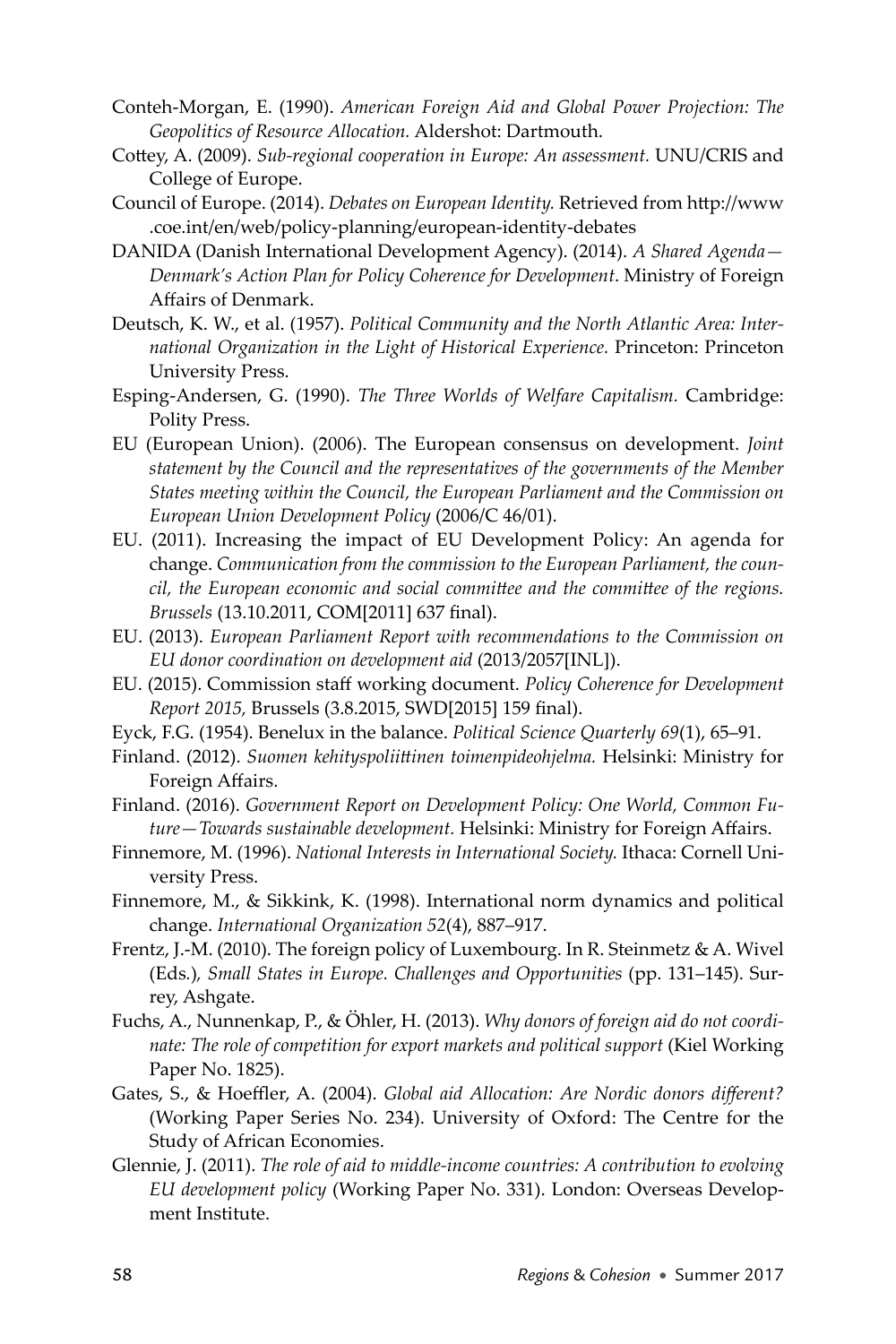- <span id="page-25-0"></span>Grimm, S., Gänzle S., & Makhan D. (2012). The European Union and global development: An "enlightened superpower" in the making? In S. Gänzle, S. Grimm, & D. Makhan (Eds.), *The European Union and Global Development: An "Enlightened Superpower" in the Making?* (pp. 1–14). Houndsmills, UK: Palgrave MacMillan.
- Harring, N. (2014). Corruption, inequalities and the perceived effectiveness of economic pro-environmental instruments: A European cross-national study. *Environmental Science & Policy, 39,* 119–128.
- Hill, C., & Wong, R. (2011). Many actors, one path? In C. Hill & R. Wong (Eds.), *National and European Foreign Policies: Towards Europeanization* (pp. 210–232). Abingdon, UK: Routledge.
- Hoadley, J.S. (1980). Small states as aid donors. *International Organization 34*(1), 121–137.
- Hoebink, P. (2005). A new member of the G-0.7: Luxemburg as the smallest and largest Donor. In P. Hoebink & O. Stokke (Eds.), *Perspectives on European Development Co-operation: Policy and performance of individual donor countries and the EU* (pp. 378–405). London: Routledge.
- Holvoet, N., & Renard, R. (2005). Belgian aid policies in the 1990s. In P. Hoebink & O. Stokke (Eds.), *Perspectives on European Development Co-operation. Policy and performance of individual donor countries and the EU* (pp. 136–160). London: Routledge.
- Hook, S.W. (1995). *National Interest and Foreign Aid.* Boulder: Lynne Rienner.
- Hurt, S. (2003). Co-operation and coercion? The Cotonou Agreement between the European Union and ACP states and the end of the Lomé Convention. *Third World Quarterly 24*(7), 161–176.
- Ingebritsen, C. (2002). Norm entrepreneurs: Scandinavia's role in world politics. *Cooperation and Conflict 37(1), 11-12.*
- Katzenstein, P.J. (1985). *Small States in World Markets: Industrial Policy in Europe.* Ithaca: Cornell University Press.
- Keating, M. (2011). Regions and regionalism. *Regions & Cohesion 1*(1), 4–7.
- King, M. (2016). Broadening the global development framework post–2015: Embracing policy coherence and global public goods. *European Journal of Development Research 28*(1), 13–29.
- Knudsen, O.F. (1996). Introduction. In W. Bauwens, Clesse, A., & O.F. Knudsen (Eds.), *Small states and the security challenge in the new Europe* (pp. xv–xxiii). London: Brassey's.
- Kornelakis, A. (2011). Book review of Becker (2009). *Journal of European Social Policy 21*(3), 279–280.
- Krasner, S.D. (1982). Structural causes and regime consequences: regimes as intervening variables. *International Organization 36*(2), 185–205.
- Lepszy, N., & Woyke, W. (1985). *Belgien, Niederland, Luxemburg. Politik—Gesellsch aft —Wirtsch aft .* Opladen: Leske & Budrich.
- Lightfoot, S. (2010). The Europeanisation of international development policies: The case of Central and Eastern European States. *Europe-Asia Studies 62*(2), 329–350.
- Lucarelli, S. (2006). Introduction. In S. Lucarelli & I. Manners (Eds.), *Values and Principles in European Union Foreign Policy* (pp. 1–18). London: Routledge.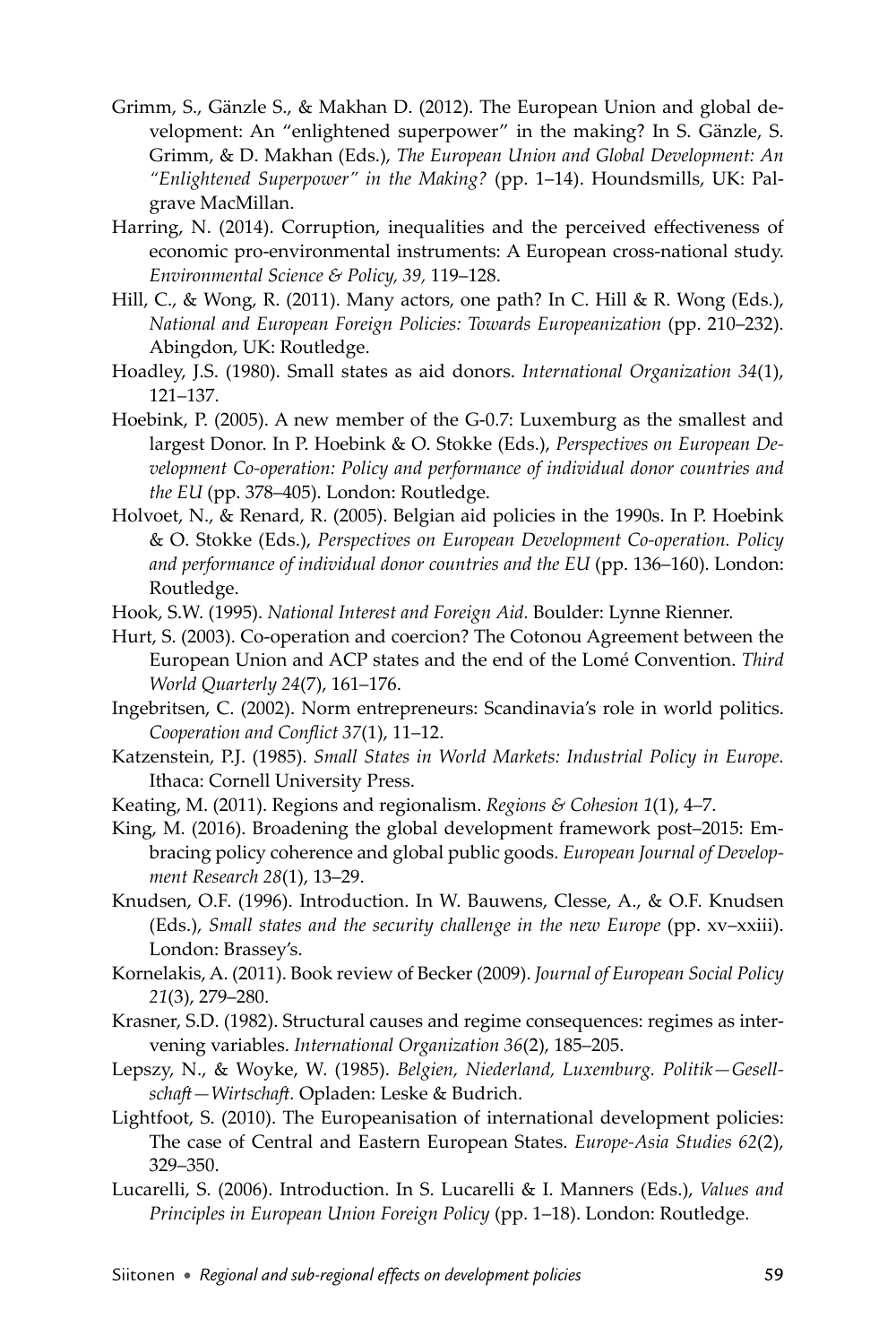- <span id="page-26-0"></span>Lumsdaine, D.H. (1993). *Moral Vision in International Politics: The Foreign Aid Regime, 1949–1989.* Princeton: Princeton University Press.
- Maes, I., & Verdun, A. (2005). Small states and the creation of EMU: Belgium and the Netherlands, pace-setters and gate-keepers. *Journal of Common Market Studies 43*(2), 327–348.
- Moes, R. (2010). "Cette colonie qui nous appartent un peu": Introduction à l'histoire de la communauté luxembourgeoise au Congo belge (1883–1960): histoire sociale et représentations. Mémoire de Master II, *Master en Histoire de l'Afrique,* Université Paris 1 Panthéon-Sorbonne, UFR 09 - Histoire, Centre d'études des mondes africains (CEMAF).
- Morgenthau, H. (1962). A political theory of foreign aid. *The American Political Science Review LVI*(2), 301–309.
- Moumoutzis, K. (2011). Still fashionable yet useless? Addressing problems with research on the Europeanization of foreign policy. *Journal of Common Market Studies 49*(3), 607–629.
- Mouritzen, H. (1995). The Nordic model as a foreign policy instrument: Its rise and fall. *Journal of Peace Research 32*(1), 9–21.
- Noël, A., & Thérien, J.-P. (1995). From domestic to international justice: The welfare state and foreign aid. *International Organization 49*(3), 523–553.
- Norad (Norwegian Agency for Development Cooperation). (2006). *Nordic Plus—* Practical Guide to Delegated Cooperation. Retrieved from https://www.norad [.no/globalassets/import-2162015-80434-am/www.norad.no-ny/fi larkiv/ved](https://www.norad.no/globalassets/import-2162015-80434-am/www.norad.no-ny/fi larkiv/vedlegg-til-publikasjoner/nordic-plus---practical-guide-to-delegated-coopera) [legg-til-publikasjoner/nordic-plus---practical-guide-to-delegated-coopera](https://www.norad.no/globalassets/import-2162015-80434-am/www.norad.no-ny/fi larkiv/vedlegg-til-publikasjoner/nordic-plus---practical-guide-to-delegated-cooperationl.pdf) [tion1.pdf](https://www.norad.no/globalassets/import-2162015-80434-am/www.norad.no-ny/fi larkiv/vedlegg-til-publikasjoner/nordic-plus---practical-guide-to-delegated-cooperationl.pdf)
- Nordic Council of Ministers. (2011). *Nordic Co-operation.* Copenhagen: Nordic Council of Ministers & Nordic Council.
- OECD (Organisation for Economic Co-operation and Development). (2009). *DAC 2008 Report on Multilateral Aid.* Paris: OECD. Paris: OECD.
- OECD. (2014). *Mid-term Review of Finland.* Development Co-operation Directorate. Paris: Development Co-operation Directorate. Retrieved from http://www .oecd.org/dac/peer-reviews/KJ%2814%2943\_Final\_Mid-term%20review%20 of%20Finland.pdf
- Orbie, J., & Carbone, M. (2016). The Europeanisation of development policy. *European Politics and Society 17*(1), 1–11.
- Radaelli, C. (2006). Europeanization: Solution or problem? In M. Cini & A. Bourne (Eds.), *Palgrave Advances in European Union Studies* (pp. 56–76). Houndmills: Palgrave Macmillan.
- Riddell, R. C. (2008). *Does Foreign Aid Really Work?* Oxford: Oxford University Press.
- Rood, J. (2010). In a league of its own? The Netherlands as a middle-sized EU Member State. In R. Steinmetz & A. Wivel (Eds*.*), *Small States in Europe: Challenges and Opportunities* (pp. 117–129). Surrey: Ashgate.
- Ruggie, J. G. (1983). Political structure and change in international economic order: The North–South dimension. In J.G. Ruggie (Ed.), *The Antinomies of Interde*pendence: National Welfare and the International Division of Labor (pp. 423–487). New York: Columbia University Press.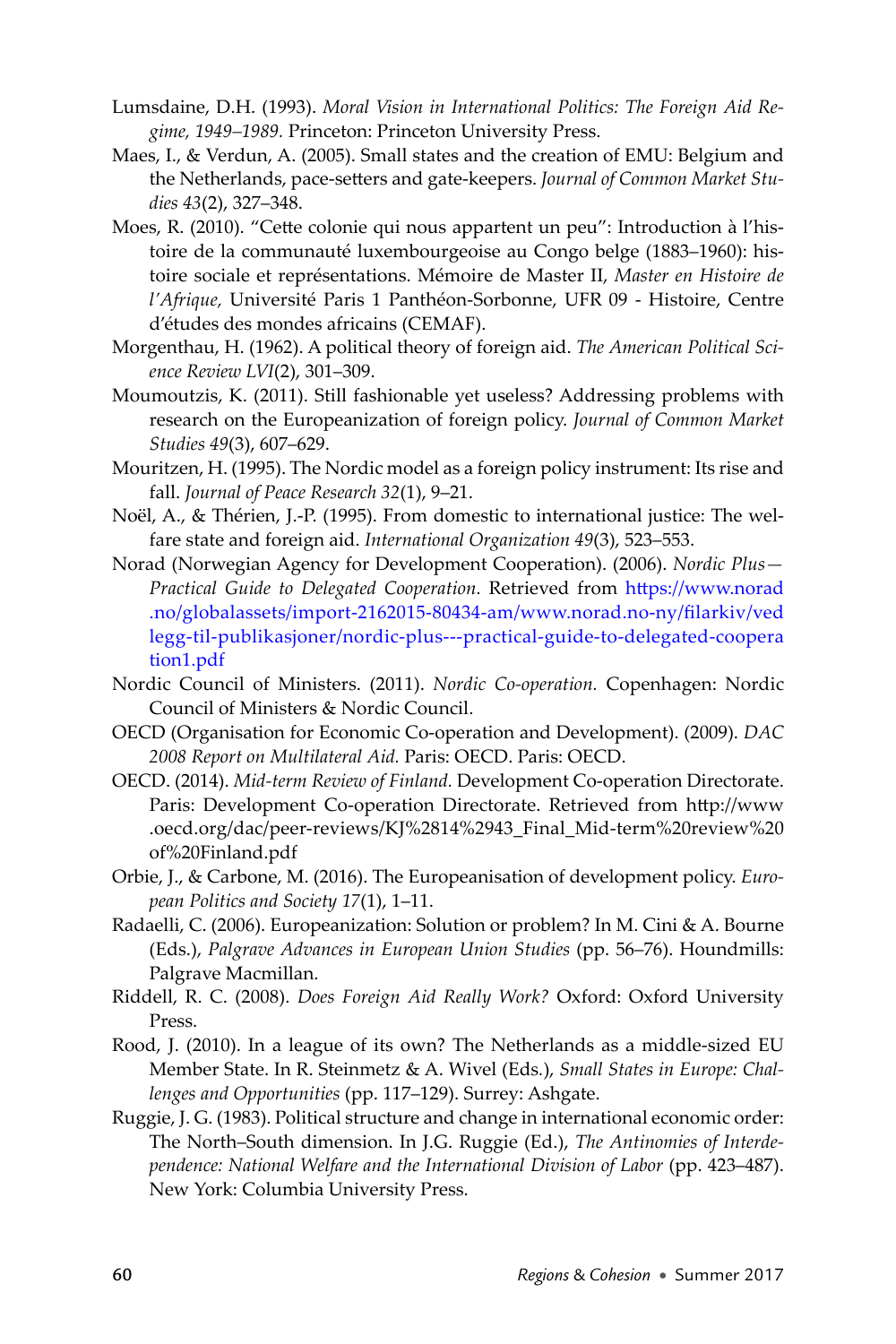- Schraeder, P. J., Hook, S. W., & Taylor, B. (1998). Clarifying the foreign aid puzzle: A comparison of American, Japanese, French, and Swedish aid flows. *World Politics 50*(January), 294–323.
- Sedelmeier, U. (2013). Europeanization. *The Oxford Handbook of the European Union.* Online Publication. doi: 10.1093/oxfordhb/9780199546282.013.0057.
- Selbervik, H., & Nygaard, K. (2006). *Nordic Exceptionalism in Development Assistance? Aid Policies and the Major Donors: The Nordic Countries.* Bergen: Christian Michelsen Institute, CMI Reports R 2006:8. Retrieved from https://www.cmi .no/publications/2371-nordic-exceptionalism-in-development-assistance
- Siitonen, L. (2005). *Aid and Identity Policy: Small Donors and Aid Regime Norms.* Turku: Annales Universitatis Turkuensis, Ser. B – Tom. 283.
- Siitonen, L. (2016). Theorising politics behind policy coherence for development (PCD). *European Journal of Development Research 28*(1), 1–12.
- Smith, M. (2016). Conclusions: Europeanisation, globalisation or (re)nationalisation? Revisiting development policy in the European Union. *European Politics and Society 17*(1), 136–141.
- Sogge, D. (2002). *Give and Take: What's the Matt er with Foreign Aid?* London: Zed Books.
- Stocchetti, M. (2011, November). *Between consensus and confusion: Institutional changes and policy challenges in the EU's development policy post-Lisbon.* Helsinki: The Finnish Institute of International Affairs. FIIA Briefing Paper 93.
- Stokke, O. (Ed.) (1989). *Western Middle Powers and Global Poverty: The Determinants of the Aid Policies of Canada, Denmark, the Netherlands, Norway and Sweden.* Oslo: The Norwegian Institute of International Affairs.
- Sumner, A. (2010, September). *Global poverty and the new bottom billion: What if three-quarters of the world's poor live in middle-income countries?* (IDS Working Paper). Brighton: Institute of Development Studies.
- Tiilikainen, T., & Korhonen, K. (2011). Norden-Making a difference? Possibilities for enhanced Nordic cooperation in international affairs. The Norden 2020 Project *Report* (FIIA Report 29). Helsinki: The Finnish Institute of International Affairs.
- Trausch, G. (2005). Quelques remarques sur la place et le rôle des petits pays en Europe. In G. Trausch (Ed.) *Le rôle et la place des petits pays en Europe au XXe siècle* (pp. 27–42). Publications du groupe de liaison des professeurs d'histoire contemporaine auprès des Communauté Européennes, Band 6, sous la direction de G. Trausch. Baden-Baden: Nomos Verlag/Bruxelles: Bruylant.
- Verschaeve, J., Delputte, S., & Orbie, J. (2016). The rise of policy coherence for development: A multi-causal approach. *European Journal of Development Research 28*(1), 44–61.
- Waever, O. (1992). Nordic nostalgia: Northern Europe after the Cold War. Interna*tional Aff airs 68*(1), 77–102.
- Whitfield, L. (2009). *Reframing the aid debate: Why aid isn't working and how it should be Changed* (DIIS Working Paper 34). Copenhagen.
- Wood, R.E. (1986). *From Marshall Plan to Debt Crisis: Foreign Aid and Development Choices in the World Economy.* Berkeley: University of California Press.
- Wood, R. E. (1996). Rethinking economic aid. In Steven Hook (Ed.), *Foreign Aid Toward the Millennium* (pp. 19–37). Boulder: Lynne Rienner.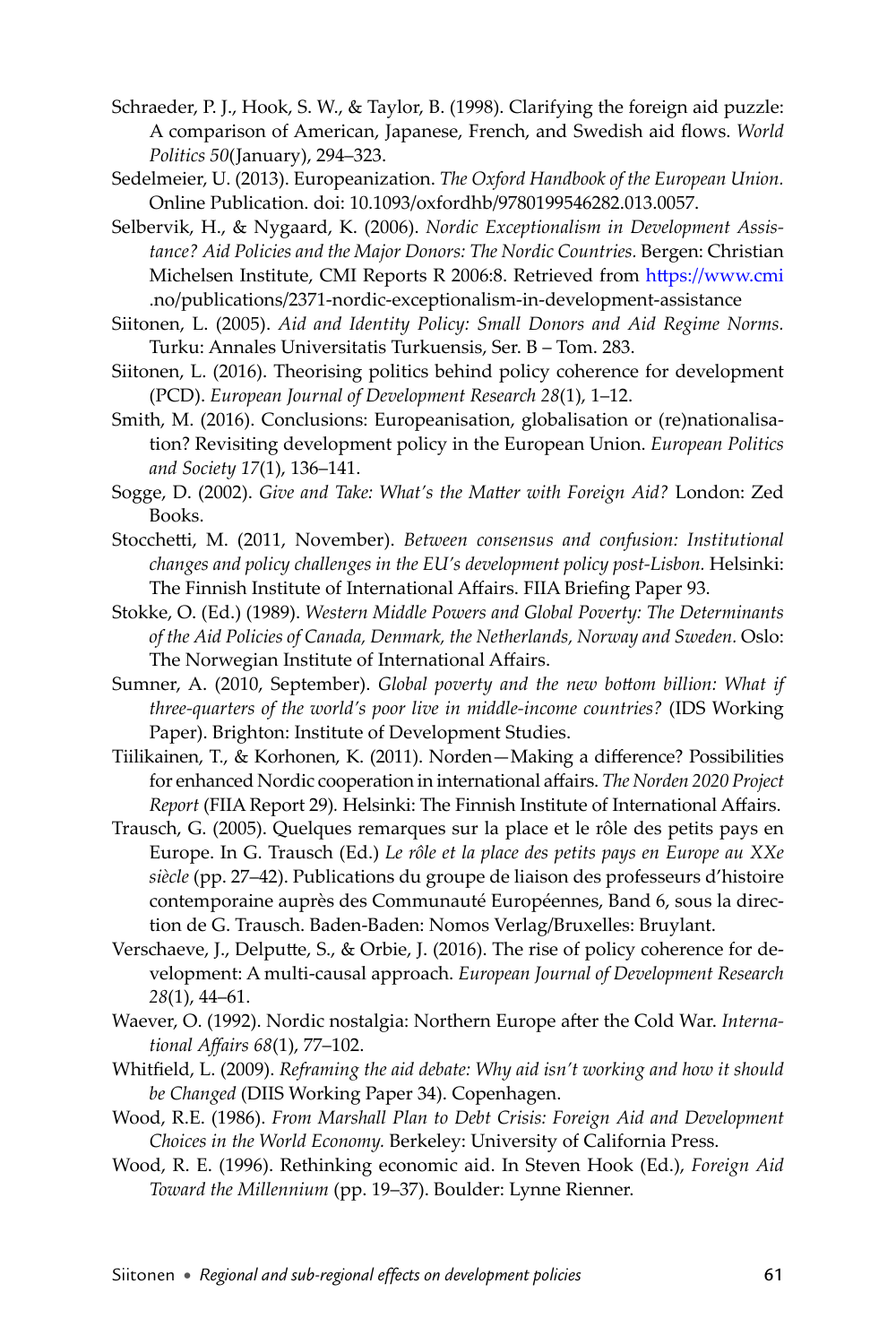|                      | ODA as<br>% of GNI<br>2000-2009<br>average | ODA as<br>% of GNI<br>2010-2015<br>average | <b>ODA</b><br>as % of<br><b>GNI</b><br>2010 | <b>ODA</b><br>as % of<br><b>GNI</b><br>$2015$ (*) | Multi ODA<br>as % of GNI<br>2014-2015<br>$(**)$ | ODA to<br>LDCs as<br>% of GNI<br>2014-2015 | Corruption<br>Perception<br><b>Index 2015</b><br>Score | Income distri-<br>bution (Gini<br>Coefficient,<br>2014) | Liberal | <b>Statist</b> | Corporatist |
|----------------------|--------------------------------------------|--------------------------------------------|---------------------------------------------|---------------------------------------------------|-------------------------------------------------|--------------------------------------------|--------------------------------------------------------|---------------------------------------------------------|---------|----------------|-------------|
| Belgium              | 0,46                                       | 0,50                                       | 0,64                                        | 0,42                                              | 0,10                                            | 0,15                                       | 77                                                     | $0,268*$                                                | L       | I              | Ι           |
| Luxembourg           | 0,85                                       | 1,01                                       | 1,09                                        | 0,95                                              | 0,21                                            | 0,42                                       | 81                                                     | $0.281*$                                                | ?       | $\overline{?}$ | H           |
| <b>Netherlands</b>   | 0,81                                       | 0,72                                       | 0,81                                        | 0,75                                              | 0,12                                            | 0,13                                       | 87                                                     | 0,283                                                   | I       | H              | H           |
| (Benelux<br>Average) | (0, 71)                                    | (0,74)                                     | (0, 85)                                     | (0, 71)                                           | (0, 14)                                         | (0,23)                                     | (82)                                                   | (0, 275)                                                |         |                |             |
| Denmark              | 0,89                                       | 0,86                                       | 0,90                                        | 0,85                                              | 0,16                                            | 0,23                                       | 91                                                     | $0,254*$                                                | L       | I              | H           |
| Finland              | 0,39                                       | 0,55                                       | 0,55                                        | 0,55                                              | 0,18                                            | 0,2                                        | 90                                                     | 0,257                                                   | I       | T              | H           |
| Norway               | 0,9                                        | 1,02                                       | 1,10                                        | 1,05                                              | 0,24                                            | 0,27                                       | 87                                                     | $0,252*$                                                | L       | H              | VH          |
| Sweden               | 0,9                                        | 1,07                                       | 0,94                                        | 1,40                                              | 0,31                                            | 0,29                                       | 89                                                     | $0,281*$                                                | L       | I              | H           |
| (Nordic<br>Average)  | (0,77)                                     | (0,88)                                     | (0, 87)                                     | (0, 96)                                           | (0,22)                                          | (0,25)                                     | (89)                                                   | (0,261)                                                 |         |                |             |
| Austria              | 0,35                                       | 0,30                                       | 0,32                                        | 0,35                                              | 0,07                                            | 0,07                                       | 76                                                     | $0.280*$                                                | L       | H              | VH          |
| Germany              | 0,32                                       | 0,41                                       | 0,38                                        | 0,52                                              | 0,05                                            | 0,09                                       | 81                                                     | $0,292*$                                                | I       | Ι              | H           |
| Switzerland          | 0,39                                       | 0,47                                       | 0,41                                        | 0,52                                              | 0,11                                            | 0,13                                       | 86                                                     | $0,295*$                                                | H       | I              | H           |
| (Average)            | (0, 35)                                    | (0, 39)                                    | (0,37)                                      | (0, 46)                                           | (0,08)                                          | (0,10)                                     | (81)                                                   | (0, 289)                                                |         |                |             |
| France               | 0,4                                        | 0,43                                       | 0,50                                        | 0,37                                              | 0,07                                            | 0,11                                       | 70                                                     | $0,294*$                                                | L       | H              | L           |
| <b>Italy</b>         | 0,18                                       | 0,18                                       | 0,15                                        | 0,22                                              | 0,04                                            | 0,06                                       | 44                                                     | $0,325*$                                                | L       | H              | L           |
| Spain                | 0,31                                       | 0,22                                       | 0,43                                        | 0,12                                              | 0,02                                            | 0,06                                       | 58                                                     | $0.346*$                                                | I       | H              | L           |

# <span id="page-28-0"></span>Appendix 1: Official development assistance (ODA) and political economic type of 19 OECD countries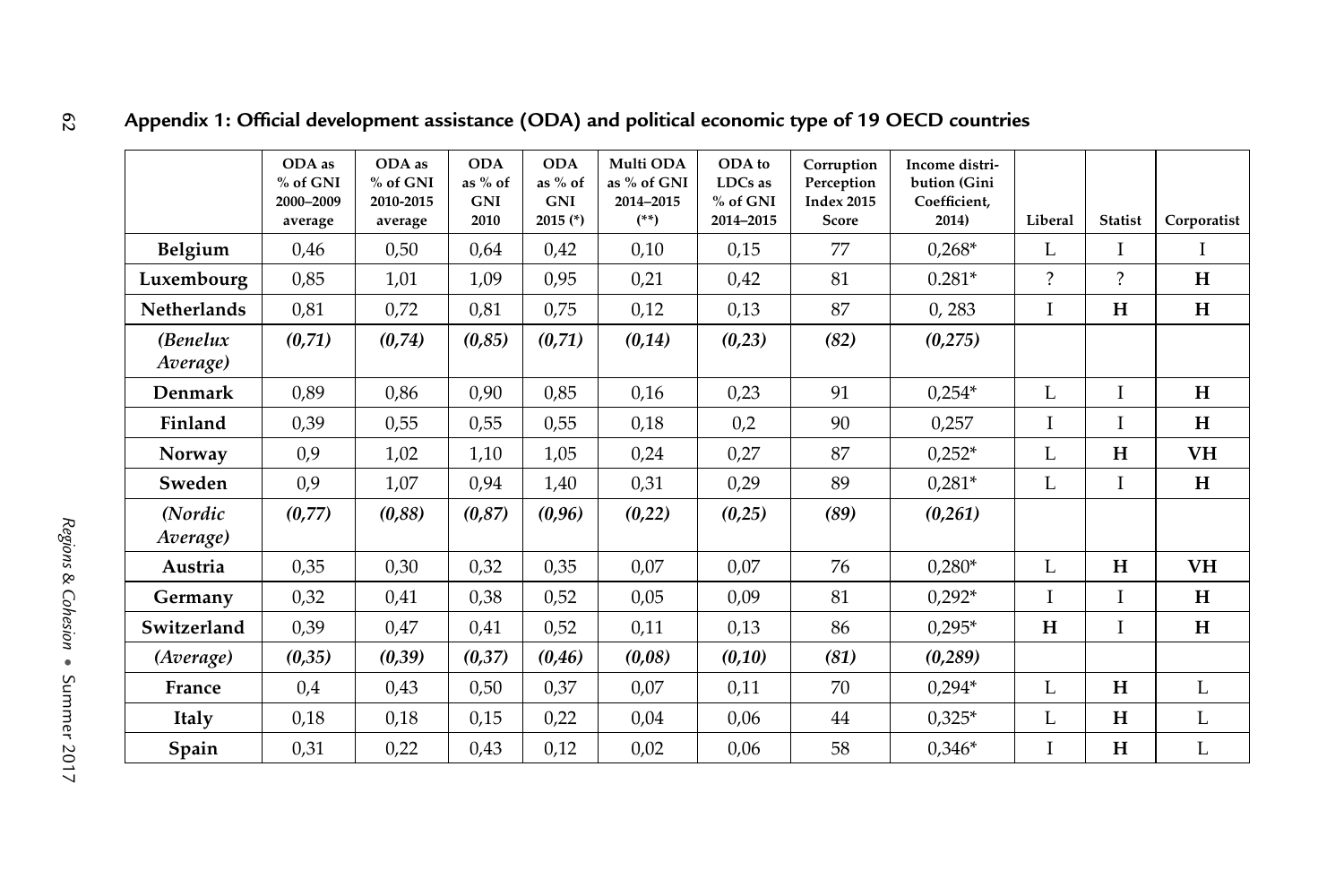| (Average)<br>Australia<br>Canada                              | (0, 30)<br>0,27 | (0, 28) |         |         |                                                   |       |      |                                   |           |             |          |
|---------------------------------------------------------------|-----------------|---------|---------|---------|---------------------------------------------------|-------|------|-----------------------------------|-----------|-------------|----------|
|                                                               |                 |         | (0, 36) | (0, 23) | (0,04)                                            |       | (57) | (0, 322)                          |           |             |          |
|                                                               |                 | 0,33    | 0,32    | 0,29    | 0,06                                              | 0,06  | 79   | 0,337                             | H         | I           | L        |
|                                                               | 0,28            | 0,29    | 0,33    | 0,28    | 0,07                                              | 0,08  | 83   | $0,322*$                          | H         | $\mathbf I$ | L        |
| Ireland                                                       | 0,45            | 0,40    | 0,53    | 0,32    | 0,07                                              | 0,22  | 75   | $0,309*$                          | I         | I           | L        |
| New Zealand                                                   | 0,26            | 0,27    | 0,26    | 0,27    | 0,05                                              | 0,07  | 88   | $0.333*$                          | H         | L           | L        |
| <b>UK</b>                                                     | 0,39            | 0,63    | 0,56    | 0,70    | 0,2                                               | 0,12  | 81   | $0.358*$                          | H         | I           | L        |
| <b>US</b>                                                     | 0,16            | 0,19    | 0,21    | 0,17    | 0,03                                              | 0,04  | 76   | 0,394                             | <b>VH</b> | L           | L        |
| (Average)                                                     | (0,3)           | (0, 35) | (0,37)  | (0, 34) | (0,08)                                            |       | (80) | (0, 342)                          |           |             |          |
| DAC country<br>average                                        | 0,44            | 0,30    | 0,32    | 0,30    | $0.09\%$                                          | 0,14% |      | 0,318<br><b>(OECD</b><br>average) |           |             |          |
| <b>DAC-EU</b><br>$(15)$ country<br>average                    | 0,44            | 0,51    | 0,55    | 0,50    | 0,16%                                             | 0,16% |      | 0,3<br>(OECD-EU<br>average)       |           |             |          |
| Correlation with ODA level, 2000-2009 average                 |                 |         |         |         |                                                   |       |      |                                   | $-0,567$  | 0,127       | 0,639    |
|                                                               |                 |         |         |         | Correlation with ODA level, 2010-2015 average     |       |      |                                   | $-0,490$  | 0,02        | 0,626    |
|                                                               |                 |         |         |         | Correlation with Corruption Perception Index 2015 |       |      |                                   | 0,162     | $-0,412$    | 0,495    |
| Correlation with income distribution (Gini Coefficient), 2014 |                 |         |         |         |                                                   |       |      |                                   |           | $-0,224$    | $-0,772$ |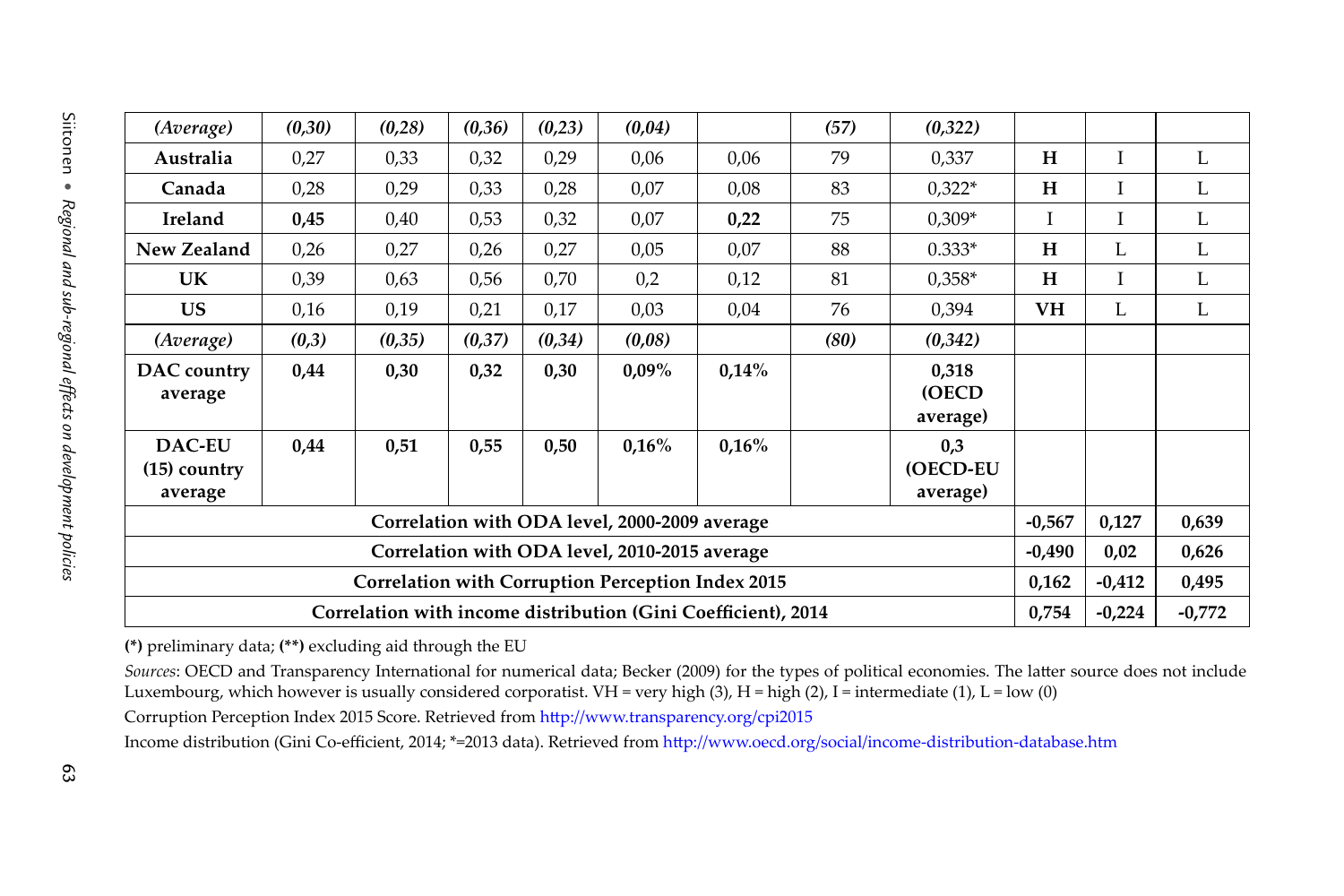| <b>DONOR COUNTRY</b>                              |        |                     |                           | Priority partner countries   |                    |                           |               |          |  |
|---------------------------------------------------|--------|---------------------|---------------------------|------------------------------|--------------------|---------------------------|---------------|----------|--|
| Top ten recipients, (% of<br>gross bilateral ODA) | Europe | <b>Africa North</b> | Africa<br>South of Sahara | South and<br>Central America | <b>Middle East</b> | South and<br>Central Asia | Far East Asia | Together |  |
| <b>BELGIUM</b>                                    |        | Morocco             | Benin, Burkina            |                              | Palestinian        |                           |               |          |  |
| DR Congo,                                         |        | (1)                 | Faso, Burundi,            |                              | territories        |                           |               |          |  |
| Burundi, Rwanda,                                  |        |                     | DR Congo,                 |                              | (1)                |                           |               |          |  |
| Palestinian terr.,                                |        |                     | Guinea, Mali,             |                              |                    |                           |               |          |  |
| Viet Nam,                                         |        |                     | Mozambique,               |                              |                    |                           |               |          |  |
| Mozambique,                                       |        |                     | Niger, Rwanda,            |                              |                    |                           |               |          |  |
| Mali, Benin,                                      |        |                     | Senegal, Tanzania,        |                              |                    |                           |               |          |  |
| Senegal, Peru                                     |        |                     | Uganda                    |                              |                    |                           |               |          |  |
| (31%)                                             |        |                     | (12)                      |                              |                    |                           |               |          |  |
| <b>DENMARK</b>                                    |        |                     | Burkina Faso,             | <b>Bolivia</b>               | Palestinian        | Afghanistan,              | Indonesia,    |          |  |
| Tanzania,                                         |        |                     | Ethiopia, Ghana,          | (1)                          | territories        | Bangladesh,               | Myanmar,      |          |  |
| Mozambique,                                       |        |                     | Kenya, Mali,              |                              | (1)                | Nepal,                    | Viet Nam      |          |  |
| Afghanistan,                                      |        |                     | Mozambique,               |                              |                    | Pakistan                  | (3)           |          |  |
| Ghana.                                            |        |                     | Niger, Somalia,           |                              |                    | (4)                       |               |          |  |
| Burkina Faso,                                     |        |                     | South Sudan,              |                              |                    |                           |               |          |  |
| Kenya, Uganda,                                    |        |                     | Tanzania, Uganda,         |                              |                    |                           |               |          |  |
| Syria, Myanmar,                                   |        |                     | Zimbabwe                  |                              |                    |                           |               |          |  |
| <b>Viet Nam</b>                                   |        |                     | (12)                      |                              |                    |                           |               |          |  |
| (26%)                                             |        |                     |                           |                              |                    |                           |               |          |  |
| <b>FINLAND</b>                                    |        |                     | Ethiopia, Kenya,          |                              |                    | Afghanistan,              | Myanmar       |          |  |
| Tanzania, Kenya,                                  |        |                     | Mozambique,               |                              |                    | Nepal                     | (1)           |          |  |
| Afghanistan,                                      |        |                     | Somalia,                  |                              |                    | (2)                       |               |          |  |
| Zambia, Nepal,                                    |        |                     | Tanzania, Zambia          |                              |                    |                           |               |          |  |
| Ethiopia,                                         |        |                     | (6)                       |                              |                    |                           |               |          |  |
| Mozambique,                                       |        |                     |                           |                              |                    |                           |               |          |  |
| Viet Nam, Somalia,                                |        |                     |                           |                              |                    |                           |               |          |  |
| Palestinian terr.                                 |        |                     |                           |                              |                    |                           |               |          |  |
| (35%)                                             |        |                     |                           |                              |                    |                           |               |          |  |

# <span id="page-30-0"></span>64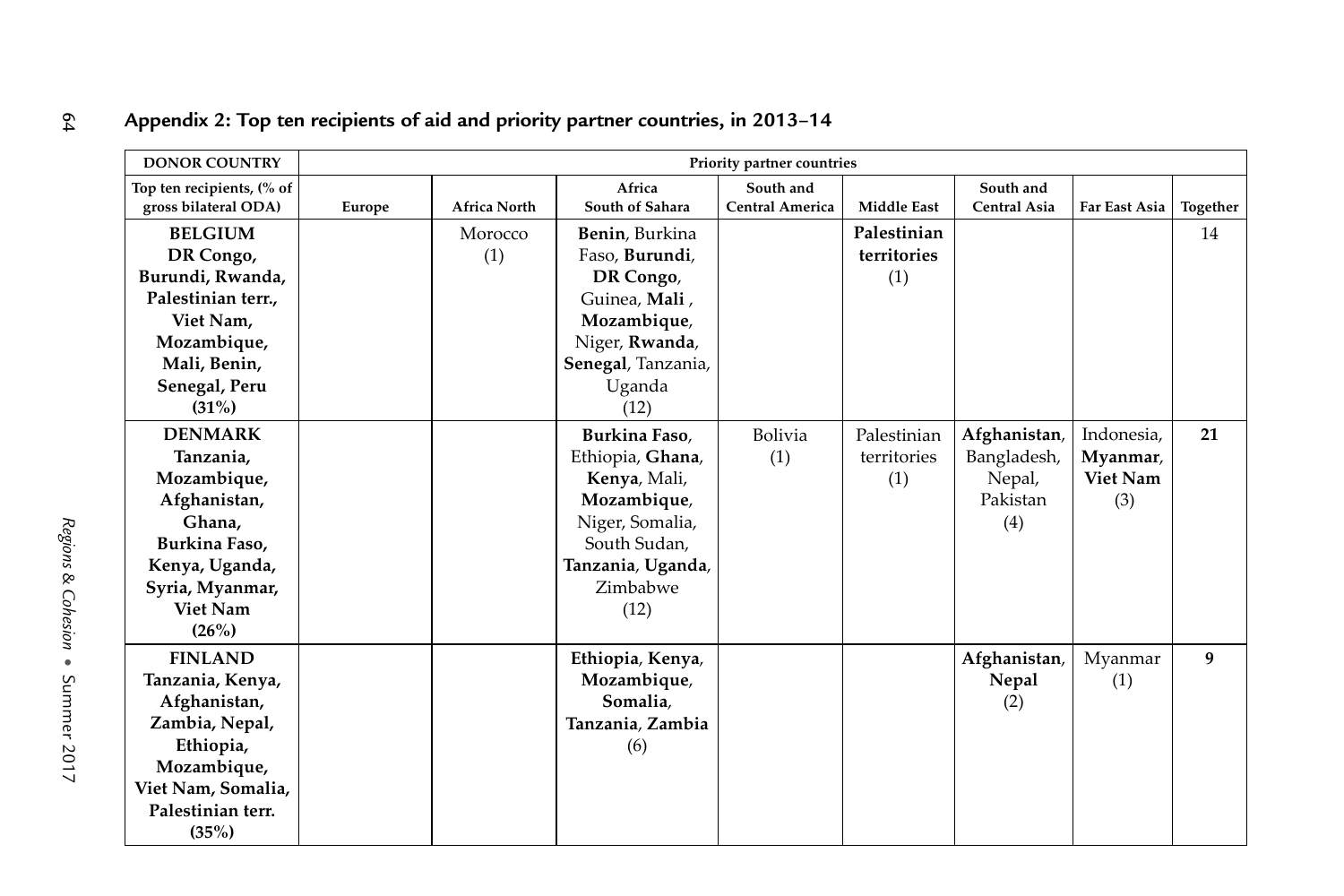<span id="page-31-0"></span>

| <b>LUXEMBOURG</b><br>Burkina Faso,<br>Senegal, Mali, Laos,<br>Niger, Capo Verde,<br>Nicaragua,<br>Viet Nam,<br>El Salvador,<br>Kosovo<br>(52%)                   | Burkina Faso,<br>Capo Verde, Mali,<br>Niger, Senegal<br>(5)                                                  | El Salvador,<br>Nicaragua<br>(2) |                                             |                                   | Laos,<br>Viet Nam<br>(2) | 9  |
|------------------------------------------------------------------------------------------------------------------------------------------------------------------|--------------------------------------------------------------------------------------------------------------|----------------------------------|---------------------------------------------|-----------------------------------|--------------------------|----|
| <b>THE</b><br><b>NETHERLANDS</b><br>Ethiopia,<br>Bangladesh,<br>Afghanistan,<br>South Sudan,<br>Mozambique, Mali,<br>Rwanda, Syria,<br>Benin, Indonesia<br>(14%) | Benin, Burundi,<br>Ethiopia, Ghana,<br>Kenya, Mali,<br>Mozambique,<br>Rwanda, South<br>Sudan, Uganda<br>(10) |                                  | Palestinian<br>territories,<br>Yemen<br>(2) | Afghanistan,<br>Bangladesh<br>(2) | Indonesia<br>(1)         | 15 |
| <b>NORWAY</b><br>Brazil,<br>Afghanistan, Pales-<br>tinian ter.,<br>Malawi,<br>South Sudan,<br>Tanzania, Uganda,<br>Somalia, Syria,<br>Ethiopia<br>(29%)          | Ethiopia,<br>Malawi, Mali,<br>Mozambique,<br>Somalia,<br>South Sudan,<br>Tanzania<br>(7)                     | Haiti<br>(1)                     | Palestinian<br>territories<br>(1)           | Afghanistan,<br>Nepal<br>(2)      | Myanmar<br>(1)           | 12 |

*(continued)*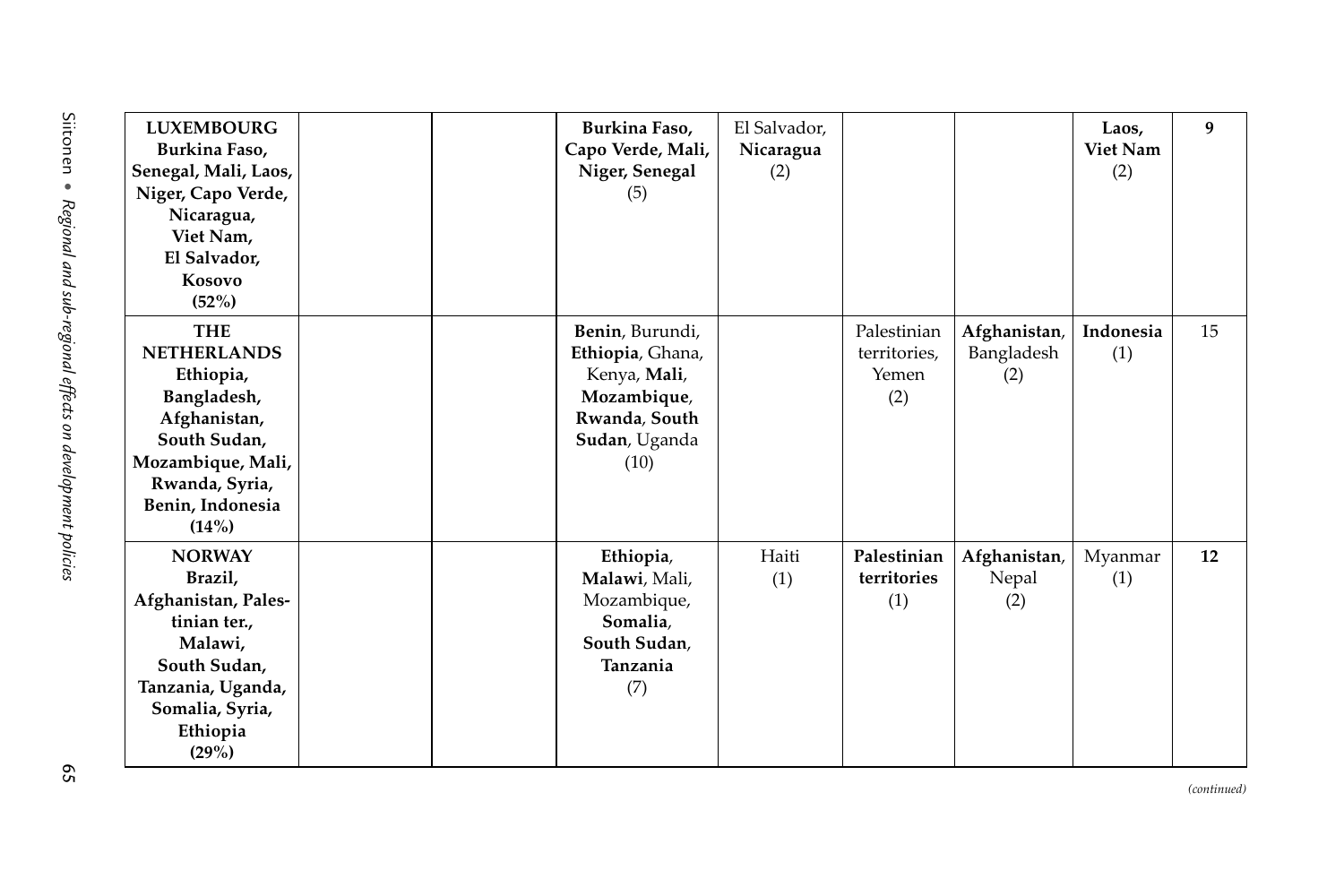| <b>SWEDEN</b>                   | Albania,       | DR Congo,        | Bolivia,  | Iraq,        | Afghanistan,      | Cambodia, | 34 |
|---------------------------------|----------------|------------------|-----------|--------------|-------------------|-----------|----|
| Afghanistan,                    | Belarus,       | Ethiopia, Kenya, | Colombia, | Palestinian  | <b>Bangladesh</b> | Myanmar,  |    |
| Mozambique,                     | Bosnia-        | Liberia, Mali,   | Guatemala | territories, | (2)               | (2)       |    |
| Tanzania, Kenya,                | Herzegovina,   | Mozambique,      | (3)       | Syria        |                   |           |    |
| DR Congo,                       | Georgia,       | Rwanda, Somalia, |           | (3)          |                   |           |    |
| Somalia.                        | Kosovo,        | South Sudan,     |           |              |                   |           |    |
| Palestinian ter.,               | Moldova,       | Sudan, Tanzania, |           |              |                   |           |    |
| South Sudan,                    | Russia,        | Uganda, Zambia   |           |              |                   |           |    |
| Zambia.                         | Serbia,        | (14)             |           |              |                   |           |    |
| <b>Bangladesh</b>               | Turkey,        |                  |           |              |                   |           |    |
| $(19\%)$                        | <b>Ukraine</b> |                  |           |              |                   |           |    |
|                                 | (10)           |                  |           |              |                   |           |    |
| Number of priority<br>countries | 10             | 23               | 6         | 4            | 4                 | 5         | 52 |

**List of primary data sources on the countries under examination** 

#### **Belgium**

The Belgian Development Cooperation, Annual Report 2015, Summary. Retrieved from http://diplomatie.belgium.be/sites/default/files/downloads/ annual\_report\_dgd\_en.pdf

La Coopération belge au développement, *Rapport annuel 2015*.

#### **Denmark**

Ministry of Foreign Aff airs of Denmark: *The Right to a Bett er Life – Strategy for Denmark's Development Cooperation*. August 2012.

Ministry of Foreign Aff airs of Denmark: *A Shared Agenda – Denmark's Action Plan for Policy Coherence for Development*. June 2014.

OECD: *Development Co-operation Peer Reviews – Denmark 2016*. Paris: OECD.

Udenrigsministeriet – DANIDA: *Verden 2030. #voresDKaid. Udkast Danmarks udviklingspolitiske of humanitaere strategi*. Juni 2016.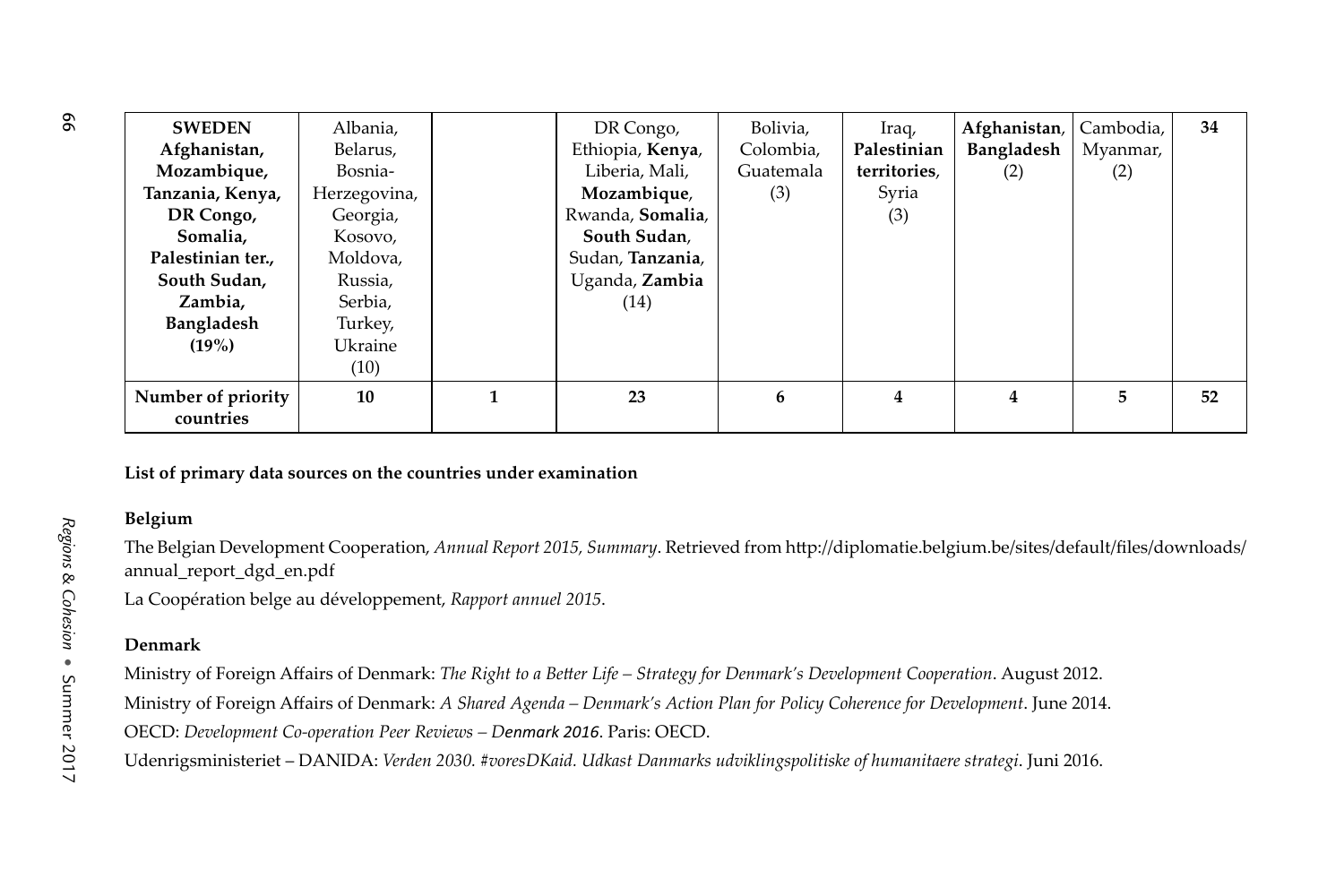#### **Finland**

OECD: *Mid-term Review of Finland, 1st September 2014, Helsinki*. Paris: OECD.

Ministry for Foreign Affairs of Finland: *Finland's Development Policy. One World, Common Future – toward sustainable development*. Government Report on Development Policy, 4 February 2016.

#### **Luxembourg**

OECD: *Development Assistance Committ ee (DAC) PEER REVIEW 2012. Luxembourg*. Paris: OECD. Le Gouvernement du Grand-duché de Luxembourg: *Coopération luxembourgeoise. Rapport Annuel 2015*.

#### **The Netherlands**

Ministry of Foreign Affairs of the Netherlands: *A World to Gain. A New Agenda for Aid, Trade and Investment*. April 2013. OECD: *Development Assistance Committ ee (DAC) PEER REVIEW 2011. The Netherlands*. Paris: OECD.

#### **Norway**

Norwegian Ministry of Foreign Affairs: *Report to the Storting (the Norwegian Parliament) on Policy Coherence for Development 2011*. Oslo March 2012. OECD: *Development Co-operation Peer Review. Norway 2013*. Paris: OECD.

#### **Sweden**

OECD: *Sweden Mid-term Review, 9th December 2015, Stockholm*. Paris: OECD.

Government Offices of Sweden: *Aid policy framework*. Government Communication 2013/14:131. Stockholm, 13 March 2014.

Regeringens skrivelse 2016/17:60: Policyramverk för svenskt utvecklingssamarbete och humanitärt bistånd. Stockholm, 14 december 2016.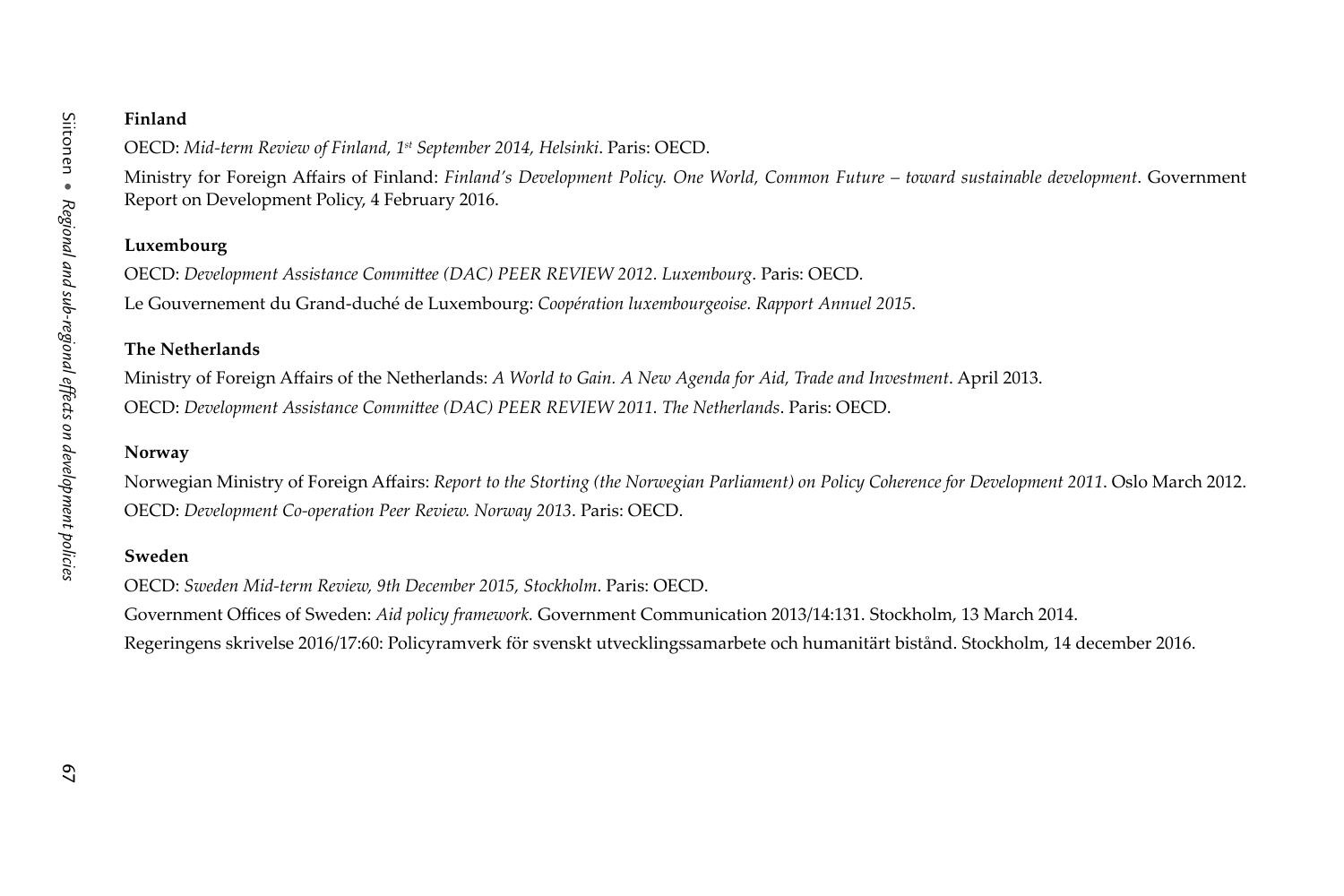#### . . . . . . . . . .

# **Efectos regionales y subregionales en políticas públicas del desarrollo: El Benelux y los países Nórdicos comparados**

#### Lauri Sittonen

**Resumen:** Este estudio comparativo del comportamiento de la política pública de desarrollo prueba la hipótesis de Europeización y la idea de identificación subregional. Las políticas públicas de desarrollo de tres países de Benelux y cuatro países Nórdicos fueron examinadas. La comparación fue cuantitativa y cualitativa, basada en análisis de similitud de política pública y diferencias en las políticas de desarrollo. El examen provee evidencia que apoya la hipótesis de Europeización tan lejos como las metas de crecimiento de la UE en volumen de ayuda y compromiso de coherencia de política de desarrollo de los estados miembros eran considerados. Se encontró sólida en ayudar entender el desempeño de la cooperación multilateral y la asignación de cooperación bilateral. Los países bajo estudio aproximan un tipo corporativista de economía política, que ayuda entender la identificación y difusión de normas dentro de esquemas subregionales. Ninguna explicación propuestas explica el compromiso con la coordinación del donante.

**Palabras clave:** apoyo**,** Benelux, cooperación, desarrollo, Europeización, integración sub-regional, UE, Nórdicos

## **Les effets régionaux et sous-régionaux dans les politiques de développement : Une comparaison entre le Benelux et les pays nordiques**

#### Lauri Siitonen

Résumé: Cette étude comparative évalue l'hypothèse de l'européanisation et l'idée de l'identification sous-régionale. Elle examine les politiques de développement des pays membres de deux schémas européens sous-régionaux : les trois pays du Benelux et les quatre pays nordiques. La comparaison est en partie quantitative à partir des données de l'OCDE et en partie qualitative, car elle se fonde sur une analyse de politiques publiques des similarités et des différences dans les politiques de développement des pays étudiés. L'analyse apporte des éléments en faveur de l'hypothèse de l'européanisation dans la mesure où les objectifs de l'EU en matière d'augmentation du volume de l'aide et de l'engagement en faveur de la cohérence des politiques publiques pour le développement (CPD) sont concernés. Cependant, l'explication alternative est avérée car elle permet de comprendre la performance de l'aide multilatérale et l'allocation de l'aide bilatérale. Un point commun entre les pays étudiés est qu'ils s'approchent d'un modèle corporatiste d'économie politique qui aide à comprendre l'identification et la diffusion normative à l'intérieur de cadres sous-régionaux. Cependant, aucune des explications propo